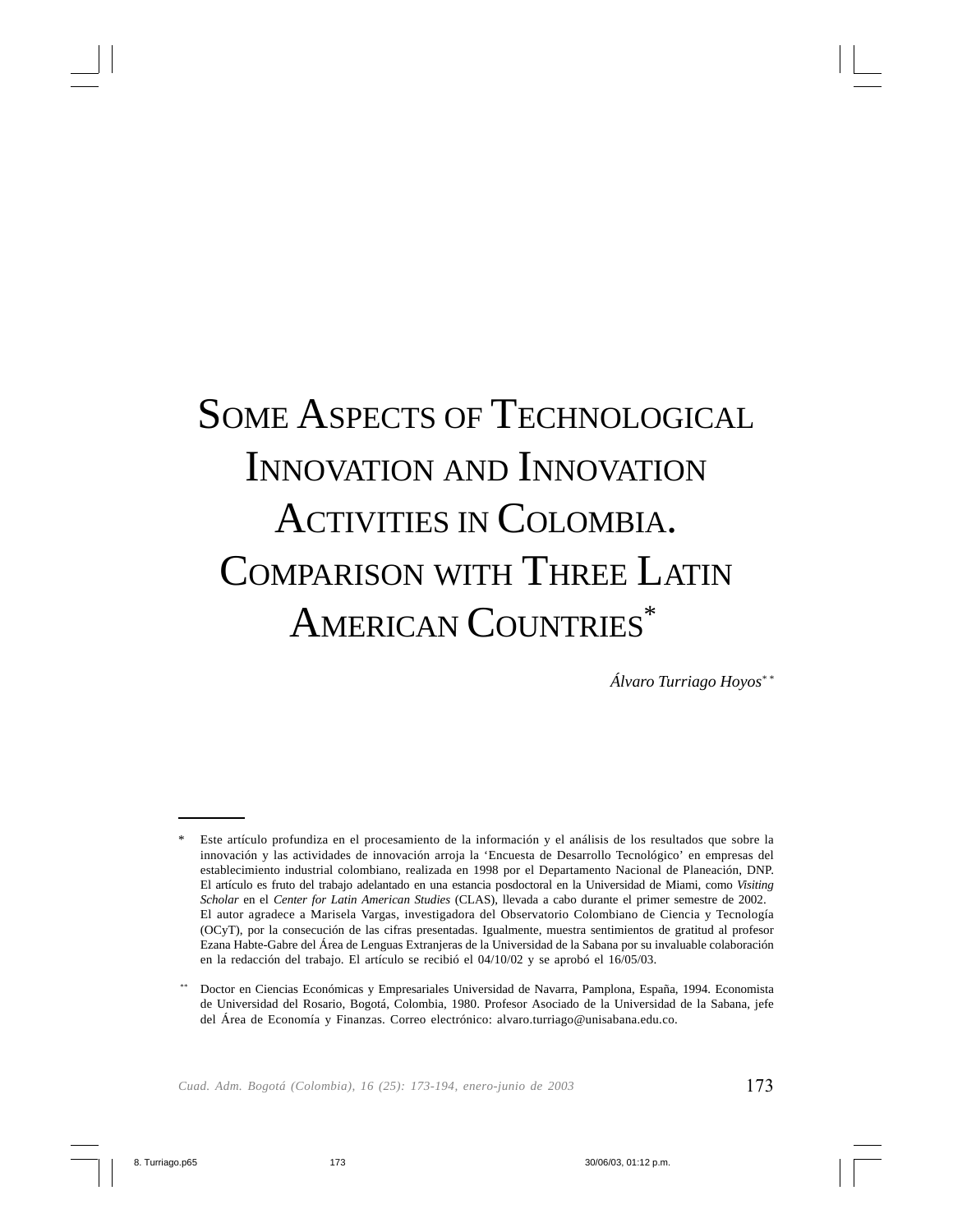#### **ABSTRACT**

This article looks at frequency of technological activities and innovation in Colombian industries, and compares data with three other Latin American countries: Argentina, Chile and Venezuela. A neo-schumpeterian framework is used to structure the meaning of the main concepts. The implicit hypothesis is that both innovation and innovation activities produce increased productivity, which in turn is the source of competitiveness advantages for companies. The study finds that companies have poor technological performance in the purchasing level of hard technologies and in research and development activities. Depending on size, the greatest weakness for small and medium enterprises (SME) is in qualifications and productivity of human resources. In large companies, weaknesses are in training and work management. When looking at these countries individually, it can be seen that before the crisis, innovation activities in Argentina were more developed and there was more access to international markets. On the other hand, knowledge generation and openness to foreign markets are weaker in Colombia and Venezuela.

**Key Words:** Technological innovation, innovation activities, knowledge, learning, productivity, competitiveness, increasing returns, efficacy, efficiency, Small and Medium Enterprises (SME), large companies

#### **RESUMEN**

Este artículo indaga por la frecuencia de las actividades tecnológicas y la innovación en las empresas industriales colombianas; al mismo tiempo, compara estos aspectos entre Argentina, Chile y Venezuela. Para ello utiliza un marco teórico de referencia neoschumpeteriano, bajo el cual se estructura el sentido de los principales conceptos. La hipótesis es que tanto la innovación como las actividades relacionadas con la innovación producen aumentos de la productividad y éstos, a su vez, son fuente de ventajas competitivas para las empresas. El estudio encuentra que las firmas presentan pobres desempeños tecnológicos en los niveles de compra de tecnologías duras y en las actividades de investigación y desarrollo; por tamaños de empresa, las mayores debilidades de las Pyme se hallan en la calificación y en la productividad del recurso humano, en tanto que en la gran empresa, éstas se encuentran en el entrenamiento y la gestión del trabajo. Por países se muestra que, antes de la crisis, Argentina presentaba mayor desarrollo en las actividades de innovación y en acceso al mercado internacional, mientras que en Venezuela y Colombia es débil la generación de conocimiento y la apertura al comercio internacional.

**Palabras Clave:** Innovación tecnológica, actividades de innovación, conocimiento, aprendizaje, productividad, competitividad, retornos increméntales, eficacia, eficiencia, pequeña y mediana empresa (Pymes), grandes firmas.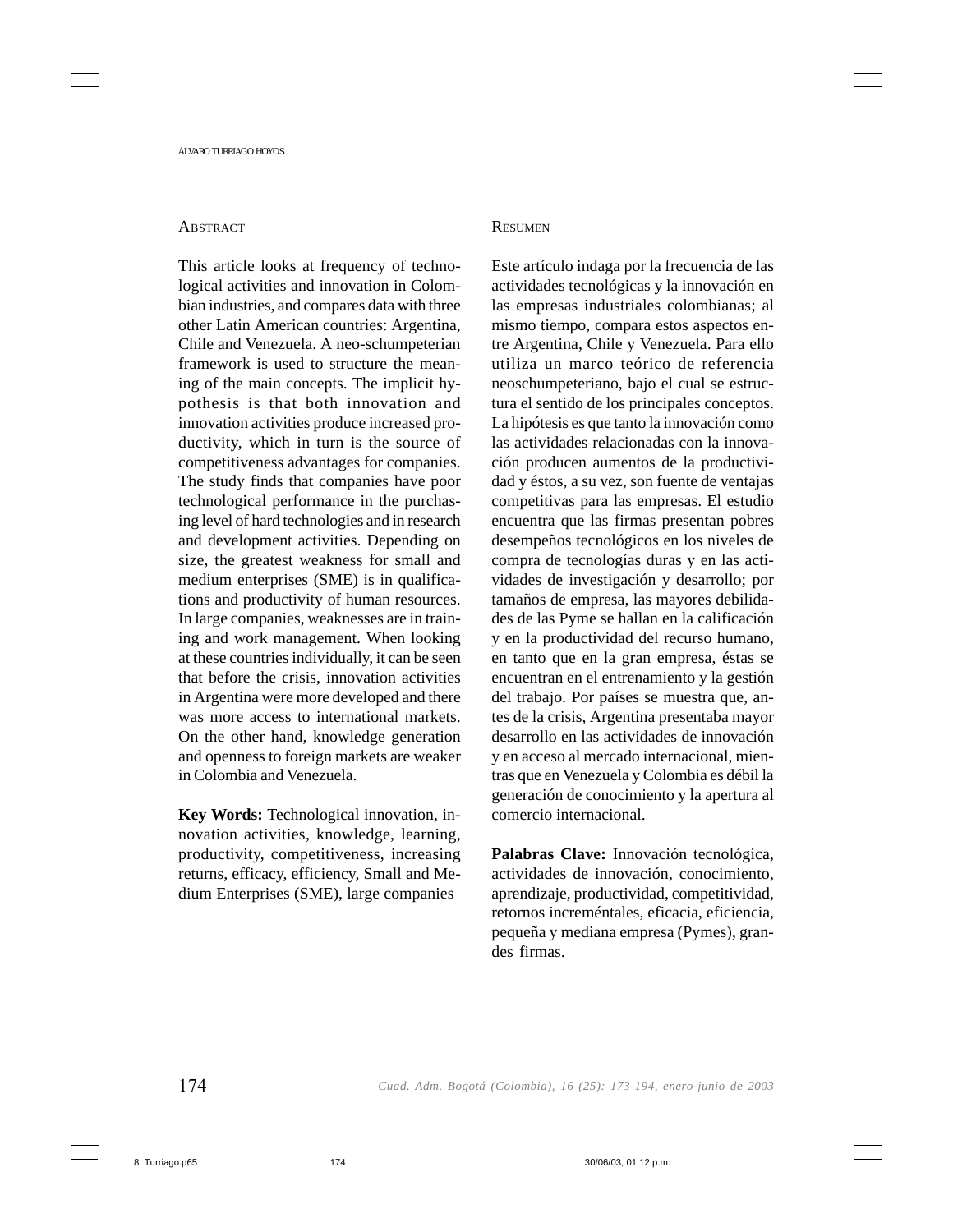### Introduction

Notwithstanding the fact that in developed countries there is an important heap of information and analysis about technological innovation and related activities; this is not true of developing countries, particularly in Latin America. In spite of this, since the nineties, the study of these topics has become more important. In Colombia, for instance, in 1992 and 1994, the  $II-O<sup>1</sup>$  began to study innovation activities within the industrial establishment. In this paper, we present results and draw conclusions from a research project on the innovation activities of Colombian Industrial Firms.2 Two Colombian governmental institutions, Colciencias<sup>3</sup> and Departamento Nacional de Planeación (DNP)<sup>4</sup> carried out this research project in 1996.<sup>5</sup>

The main objective of this essay is to describe the frequency of both innovation and the innovation activities among the Colombian industrial firms. So as to reach this purpose we support this description using a theoretical neo-schumpeterian framework that explains the meaning of basic concepts. The implicit hypothesis is that innovation and innovation activities spur productivity and through the development of it, a competitive advantage in the markets is reached. In order to fulfill this objective we have to classify the firms basically according to two dimensions: their size and their degree of innovation. Also, we are going to present the frequency of innovation activities in three Latin American countries, classifying this information by size of firms and then compare Colombian figures with three Latin American countries.6 Finally, we will present some conclusions.

# **1. Theoretical Framework**

## **1.1** *From Oslo to Bogotá*

In the late seventies, a team of Scandinavian  $researchers<sup>7</sup>$  began to study the relationship between knowledge and competitiveness. This group published their results as *The Oslo Manual* (1992). Inside this Manual, we can find a worldwide consensus about definitions related with technology and a worldwideaccepted definition of innovation.

<sup>1</sup> International Labour Organization (ILO).

Only industrial firms, neither agricultural nor services firms.

<sup>&</sup>lt;sup>3</sup> A governmental institution that promotes scientific research in Colombia. For more and detailed information see: www.colciencias.org.co.

<sup>4</sup> The Departamento Nacional de Planeación guides public investment in Colombia and has an important scientific production in economics. For more and detailed information see: www.dnp.gov.co.

<sup>5</sup> Encuesta sobre el desarrollo tecnológico en el establecimiento industrial colombiano. Bogotá, DNP, 1997.

We are presenting outcomes of two medium and relatively technology developed countries: Chile and Argentina; and two medium but not so technology developed: Colombia and Venezuela. This work would like to analyze two giants, countries that are better technology developed: Mexico and Brazil. We are looking for data on these last two countries.

See Lundvall (1995b), for a history of the main contributions to this task.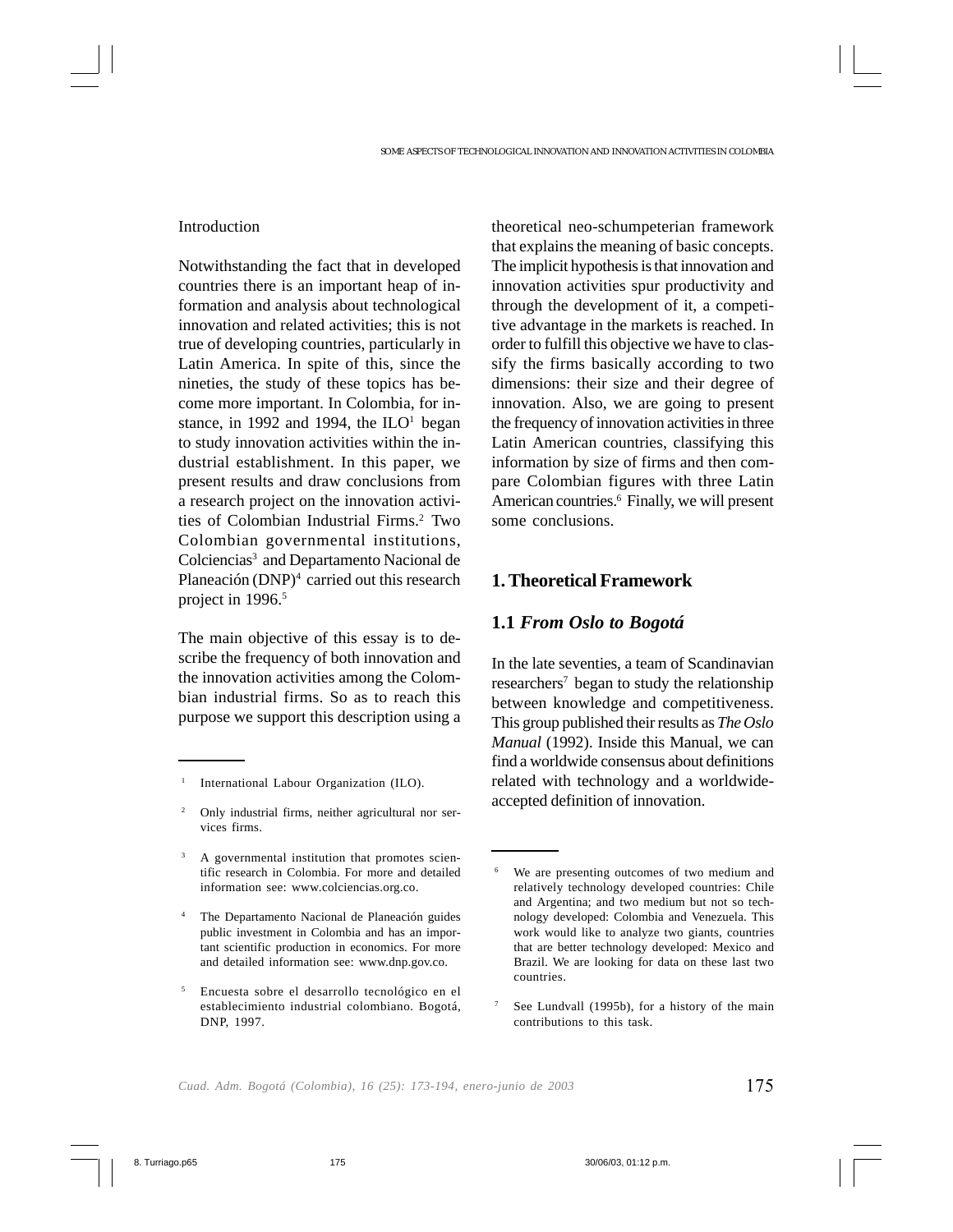Technological innovation comprises of new products new processes and significant technological changes of products and processes. An innovation has been implemented if it has been introduced in the market (product innovation) or used within a production process (process innovation). Innovations therefore involve a series of scientific, technological, organizational, financial and commercial activities. (*Oslo Manual*, 1992, paragraph 90).

Nowadays, this is the 'official' definition of innovation. The definition is clear, precise, complete and concrete. It is, however, inadequate for developing countries because it was written with industrialized economies in mind, that have a high level of human capital —both in skills and management techniques— and a complete capital accumulation (i.e. a strong industrial base). Both of these circumstances are hardly found in developing countries. For that reason, some Latin American researchers decided to write their own manual: *The Bogotá Manual*  $(2001).$ <sup>8</sup>

The first challenge of that effort consisted on applying Oslo's definitions to poorly industrialized environments. The patterns of measurement presented in the *Oslo Manual*, are totally inappropriate for developing economies; probably because the main inconvenience was the fact that any radical innovation requires strong technological support. The absence of this support generates a very difficult gap to fill because the scientific and technological leadership belongs to developed economies. Moreover, the international transfer of technology and know-how requires time and a high amount of financial resources to pay for royalties, fees and other costs.

Almost always, when a firm that belongs to any developing country must buy any technology, it must pay for royalties, buy patents and contract strict supervision of foreign technicians that manage and adapt these new technologies. All of these are activities linked to the improvement of new technologies. When any firm or government buys foreign technology and wants to apply it in its own environment, one of the first steps that technology buyers must do, is to adapt the new technology to their domestic environment. All these activities lead buyers to begin improving many new activities derived from this new technology purchase. For this reason, one of the main conclusions of *The Bogotá Manual* is:

Most innovative activity in developing countries consists of minor innovations (modification or improvement of existing technologies). However, such minor innovations may lead to significant grow in productivity in certain cases. (p. 41)

In my view, the above consideration implicitly recognizes the difficulties faced by developing economies to produce new technologies, which is the same as producing new technological knowledge. In addition, there are other implicit considerations, for instance: the improvement of existing

The Bogotá Manual can be downloaded in the following addresses. English version: http:// www.ricyt.edu.ar/manualdeBogota.pdf and Spanish version: http://www.ricyt.edu.ar/Novedades/ PubRICYT/manualdebogota.pdf.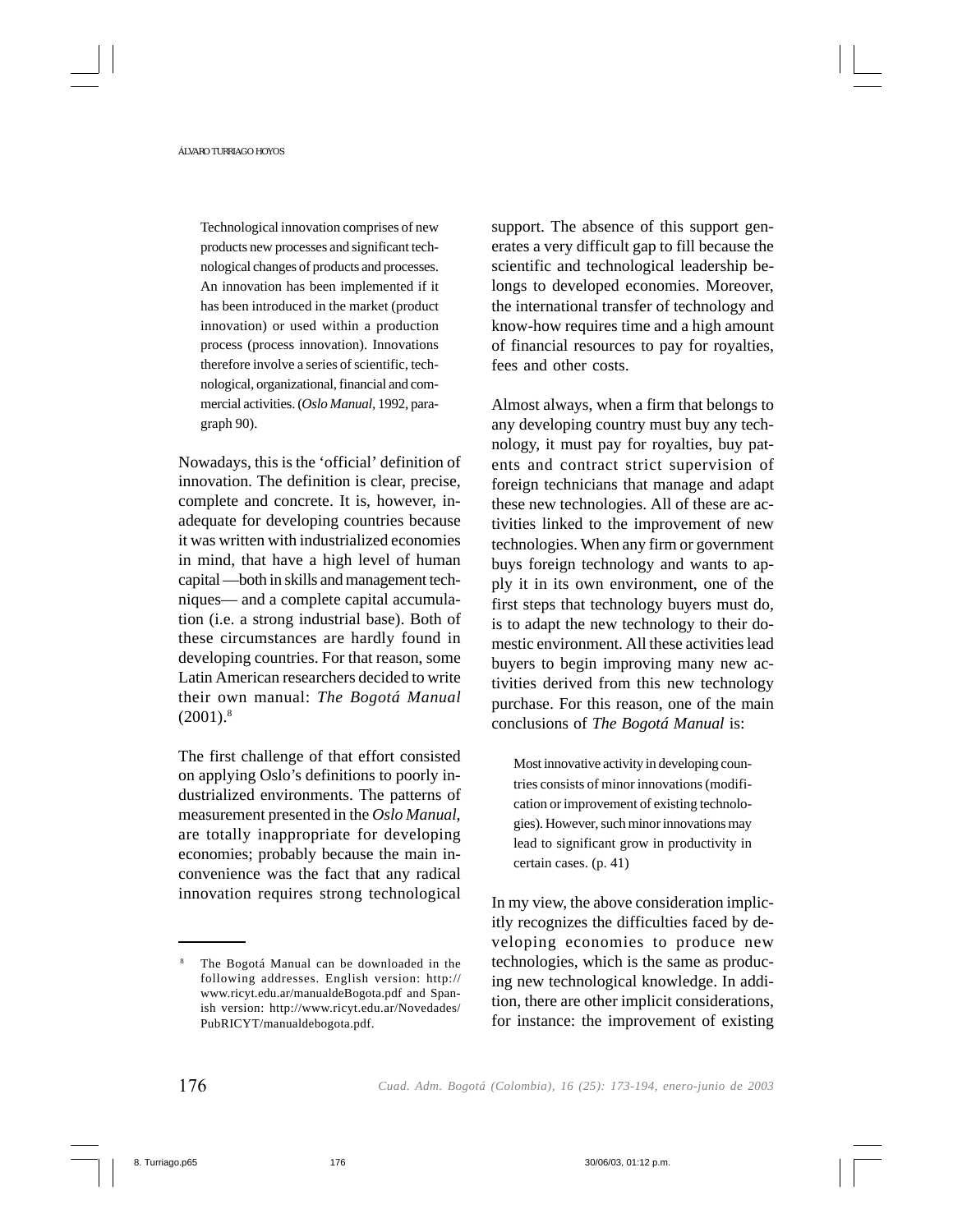or new technologies implies imitation as a tacit innovation management strategy instead of creation of proper and original technologies. Another implication, I think, is the fact that technological innovation and innovation activities lead firms to increase productivity.9

Besides these deductions, we can make another important conclusion: *The Oslo Manual* stresses the importance of innovation of products and services but ignores any theoretical consideration to innovation activities. Innovation activities surely are extremely important for the majority of Latin American firms; they cover a high spectrum of scientific, technological, organizational, financial and commercial development within the firm. Having in mind the meaning of technological innovation, we are going to define innovation activities.

## **1.2** *Innovation Activities*

*The Bogotá Manual*10 identifies seven different types of Innovation Activities:

• Research and Development (R&D): Scientific activities developed by any firm, inside or outside of it, sometimes supported by specialized research institutions. These activities cover a large variety of things such as development of research projects, basic research, applied research, and development of prototypes, new products and new processes, and pilot plants.

- Embodied technology: Capital goods and hardware adapted into the firm and linked to new products and processes.
- Disembodied technology: Licenses and technology transfer expressed in patents, brands, and industrial secrets. Consultancies applied to production, products, productive system organization, organization and management, finance, marketing.
- Training: Technological training linked to new products and new processes. Management and administrative training in areas such as management, administrative skills, information technology, industrial security and quality control.
- Organizational modernization: Introduction of activities like strategic planning, quality circles, total quality, benchmarking, administrative process reengineering, modern management techniques of production process, vertical or horizontal disintegration, the 'just in time' technique, modern management of environment systems.
- Design: It refers to product design, industrial process design and engineering process.
- Marketing: It is related to new forms of sales and to distribution and efforts to sell and distribute innovated products.

The definition of technological innovation and innovation activities lets us begin to point out the existing relationships between this pair of variables and the improvement of productivity and competitiveness in any firm.

Productivity means the final output obtained by used unit of input —capital and labor— used in any production process of any kind of firm. Therefore, there are three kinds of productivity: labor productivity, capital productivity and total productivity.

<sup>10</sup> See, *The Bogotá Manual*, pp. 56 to 58.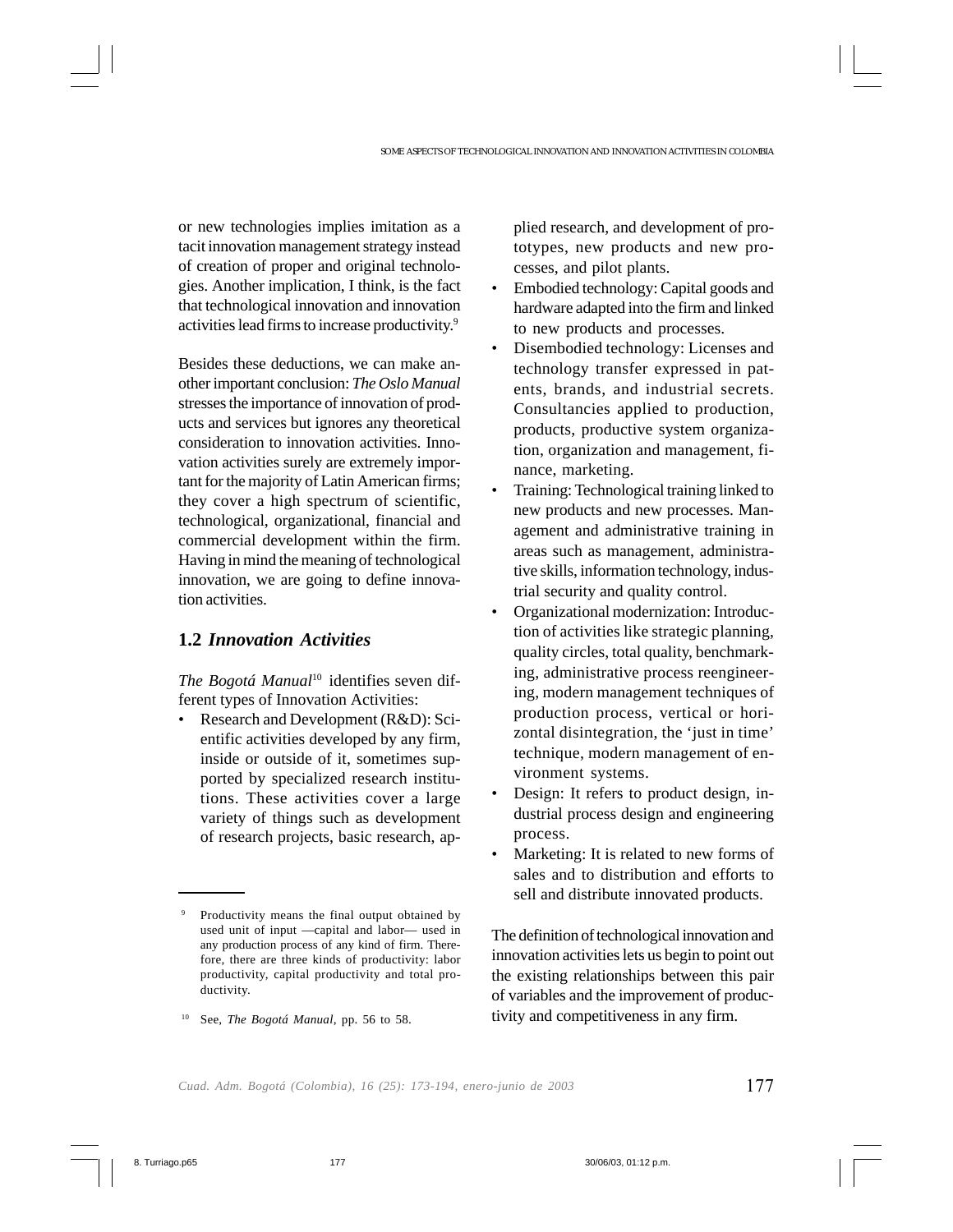# **1.3** *Links between Innovation Process, Productivity and Competitiveness*

The innovation process has four distinct moments:<sup>11</sup> (1) start, (2) real process, (3) output and (4) final impacts. Innovation as a process is boundless. My personal point of view about this process, is that it is systemic. There are several implications in a systemic process.

- First, we have to permanently study the process as a whole.
- Second, any firm's process implies a permanent and interactive dynamic.
- Third, it is very difficult to know when the dynamic begins and when it ends.
- Finally, it implies that the final outcomes could affect both internal and external fronts of the system, in this case a firm.

The case we have studied affects both markets —which is an external front— and several firm's internal processes: production, management in general, level of productivity, finances and sales.

The start of the innovation process always begins with an individual or collective entrepreneurial decision. Nowadays, introducing an innovation in the market by oneself —as an individual entrepreneurial decision is almost impossible; given the complexity of technology and markets, as well as the increasing globalized forces that imply working in interdisciplinary R&D teams. At the same time, this first entrepreneurial act is strictly supported in two dimensions, creativity and pragmatic human action. I say creativity, because a technological innovation implies by itself, doing new things or having new ways of doing old things. Also, I say pragmatic human action because if a firm does not introduce technological innovation into markets or implements it into production processes, the innovation does not fulfill the main purpose of its existence: generation of profits.

The second moment, the real process, belongs to the daily routines of every firm —See, Simon (1957) and Nelson and Winter (1982)—. A knowledge process requires that the manager of every innovative firm promote social activities of transmission of information inside the firm avoiding obstacles to clear the spread of information. In this part of the process, every firm needs to manage both technological and marketing information. Roberts (1977) identifies a new structural function inside firms, metaphorically named 'gatekeeper'. A 'gatekeeper division' has to fulfill the important duty of gathering information about the trends of technology the firm is using, the technologies improved by competing firms, the ways in which current and new technologies are complementary, and the strengthens and weaknesses of current technology. In addition, and this division attempts a permanent exercise of forecasting the evolution of technologies. More-

<sup>&</sup>lt;sup>11</sup> I prefer to use moments instead of words like steps because it is an interactive and enchained process neither linear nor like the steps of a recipe. When we are starting, we can continue with the real process and after this we must return to the beginning. Alternatively, when immersed in an outstanding innovation process we should go back to the beginning because of an unforeseen change in the political or technological environment. See also, Kline (1985) and Kline and Rosenberg (1986).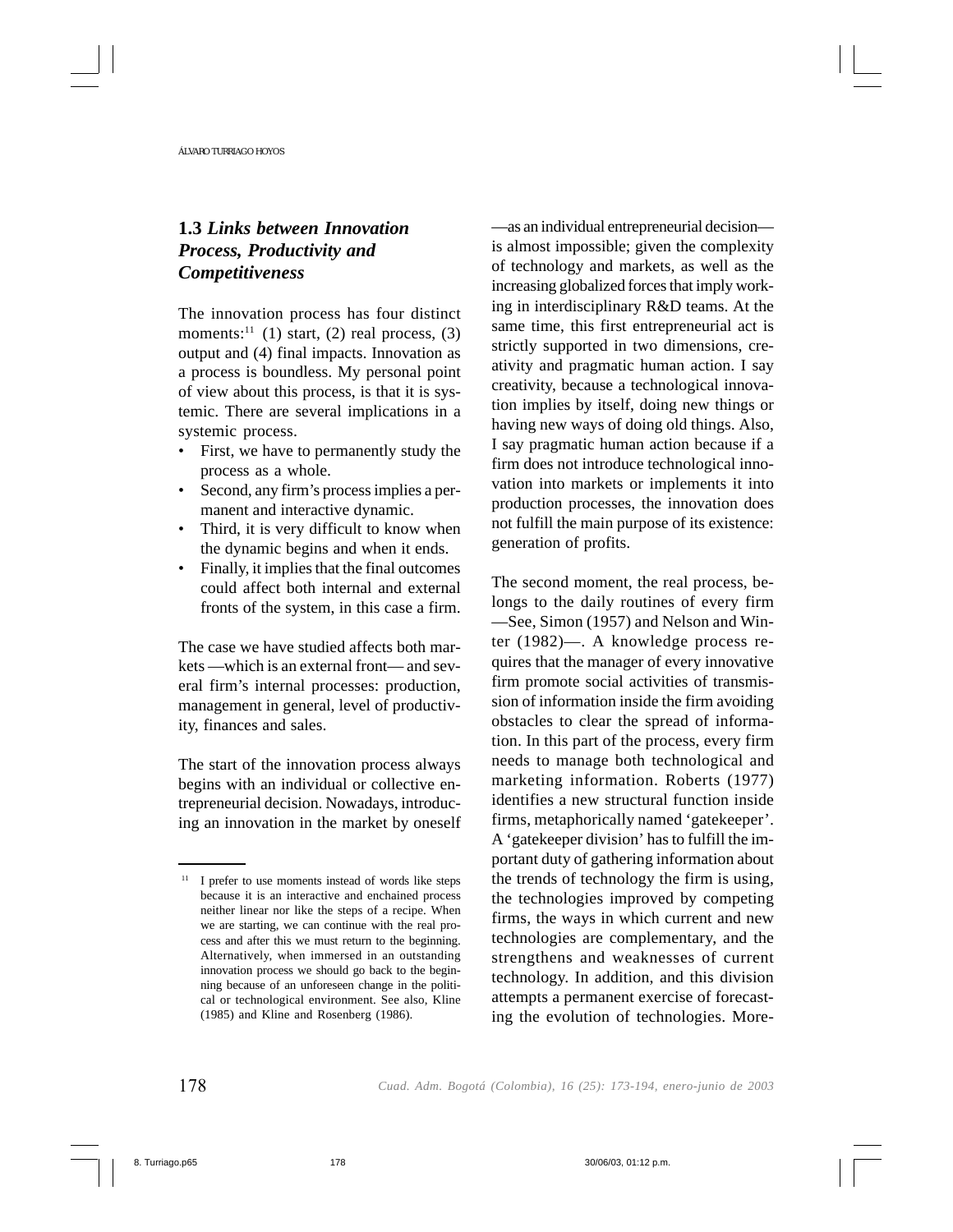over, this 'division' must gather information about markets, number of potential buyers, tastes, level of income, expectations, ages, purchasing power, etc. The third moment generates two types of results, technological innovation in a pristine pure state in products or in processes, or simply innovation activities.

Final impacts are the fourth moment, which are the desired outputs of any innovation activity or innovation in and of itself that a firm could produce: increased productivity and competitiveness improvements. Innovation does not make any sense if a firm does not reach these two final effects.

Competitiveness is a very important dimension each firm in the economy must improve in order to be strong and actually survive in the market. Increased participation in the share of markets —such as the promotion of sales could only be possible through the improvement of competitiveness in itself. When a firm has been maintaining participation in the market over time, we could say that this firm has competitiveness advantages and abilities that allow it to become successful.

Competitiveness is structured and born from the very interior of the firm. Innovation and its correlated activities are supported by the consolidation of competitiveness. We can understand innovation process and innovation activities as events that improve internal forces inside the firm generating operational knowledge. A strong base of operational knowledge within the firm is normally a more productive source of ideas to promote change, in other words, innovation. A permanent and current disposition to improve innovations is directly linked to the level of knowledge accumulated in the firm.

We can point out that if the accumulation of knowledge is permanent and is produced by innovation, the firm begins to accumulate an important amount of experience. The firm begins to become 'wise'. This wisdom is the consequence of doing its best with the learning processes and doing its best with the accumulation of operational knowledge. The work teams inside the firm increasingly learn more daily and have permanent social interaction. The final outcome is a more efficient company because its processes improve. As a consequence of this 'doing internal processes fairly well', the learning process begins to reinforce itself thanks to the daily social interaction of the work teams. We can denominate this condition as a generating a positive virtue circle.12

Doing things well inside the firm is not enough. In addition, it is necessary to do things well outside the firm in the market. To become successful, the market demands increasingly strong and consolidated internal processes. To win efficacy —that is to serve clients and customers well— requires a permanent and demanding philosophy of total quality. Obtaining efficacy is the dream of any manager. Efficacy is the practical manifestation of any firm's good service

 $12$  Arthur (1994) used to name this situation as Increasing Returns. This is a situation when any type of dynamic is reinforced by itself while the dynamic is producing. Knowledge —as a resource always has Increasing Returns, because of their capacity to reinforce by themselves while it is using and applying.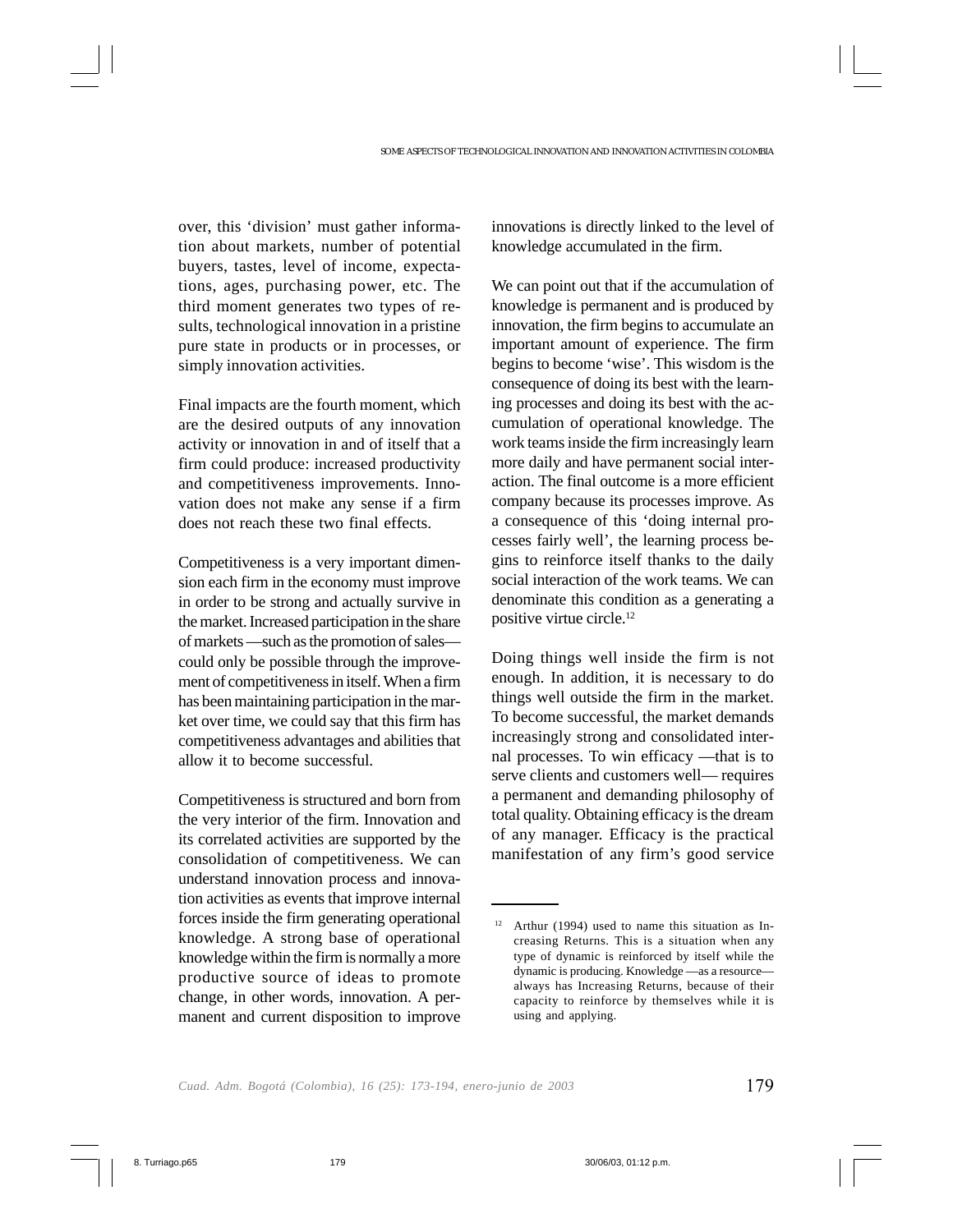outside its own boundaries. In other words, it is necessary to create another positive virtue circle outside the firm, into the markets.

The secret of success is to link both positive virtue circles. Improvement of competitiveness is the result of combining both, efficiency and efficacy. Efficiency expressed in internal processes performing satisfactorily, and efficacy is expressed in excellent relationships with clients. It is very difficult to attain competitiveness without the support of these two dimensions of the two positive virtue circles.

This well fitted dynamics, where efficiency and efficacy match together, grants high levels of competitiveness to any firm that could reach this demanding level of management.



Figure 1

In summary, we can point out that both technological innovation and innovation activities are operational impacts of accumulated knowledge. Innovation ocurres as a result of learning and experience processes of work teams inside the firm.

A technological innovation has two main impacts in a firm environment. The first is related to internal processes leading the firm to better levels of efficiency thanks to the achievement of improvements in productivity that grant low level production costs. The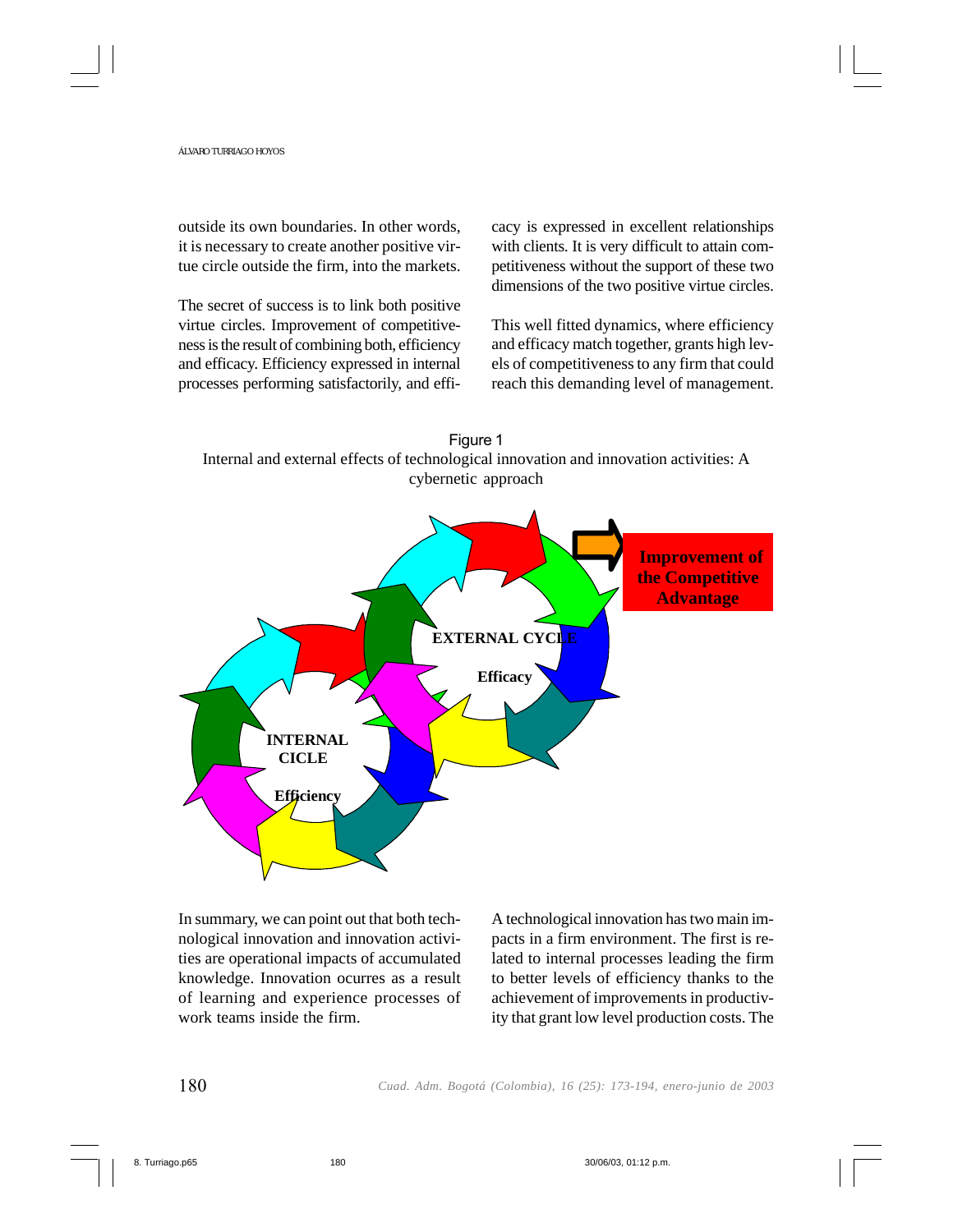second, in the external front of any firm is the market, thanks to improvements in competitiveness.

Finally, if an innovation does not improve a firm's productivity and/or competitiveness growth, it is useless.

# **2. A Scope of Technological Innovation and Innovation Activities in Colombian Industrial Firms**

# **2.1** *Taxonomy of the Firms*

The taxonomy of firms that we will use in this work is linked to two dimensions: degree of innovation and size of the firms. According to the degree of innovation we could classify the firms in four groups: strictly innovative, highly innovative, potentially innovative and finally, non-innovative.

According to size, there are only two classifications: Small and Medium Enterprises (SME) and Big Enterprises. Having said this, which is the current classification that DNP has been using in its surveys of Colombian industrial firms, we are going to give a brief explanation of the degree of innovation taxonomy.

The first set of firms is **Strictly Innovative**, which means that these firms must develop innovations of product and process, perform R&D activities and sell all or part of these goods and services produced in international markets.

The second are **Highly Innovative**; these are firms that produce innovation in both products and processes sometimes generating R&D and sales, which are limited to the domestic market.

A **Potentially Innovative** firm is one that only generates innovation activities such as R&D, embodied technology, disembodied technology, training, organizational modernization, design, and marketing. Neither innovation of products or processes nor exports are presented.

A **Non-Innovative Firm** does not present either technological innovation or innovation activities.

Table 1 presents the share of Colombian industrial firms in the market and production; the chart also presents the participation of firms by degree of innovation.

| -<br>۰, |
|---------|
|---------|

Classification of Colombian Industrial Firms According to Degree of Innovation 1998

| <b>Degree of Innovation</b> | <b>Firms</b> | <b>Sales</b> | <b>Production</b> |
|-----------------------------|--------------|--------------|-------------------|
| Strictly innovative         | 10.1%        | 25.5%        | 24.8%             |
| <b>Highly Innovative</b>    | 64.1         | 66.5         | 65.9              |
| Potentially Innovative      | 7.2          | 5.2          | 6.3               |
| Non-Innovative              | 18.6         | 2.8          | 3.0               |

Source: Duran, and others, 1998, p. 38.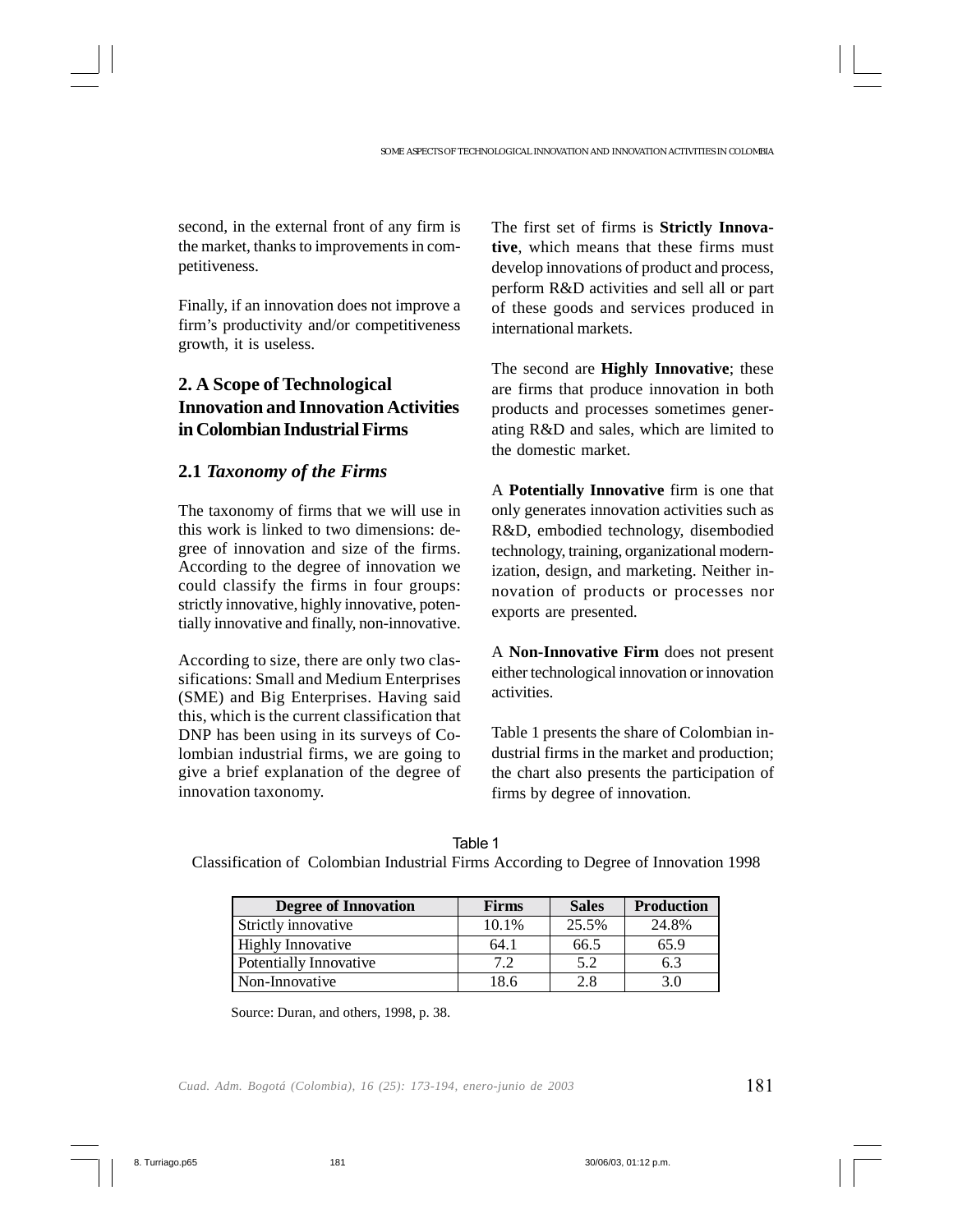It is easy to conclude that a small set of firms, 10.1% of the total, which are strictly innovative, explains 25.5% of the total sales and 24.8% of the total production. We can assume that there are links between the level of innovation and competitiveness advantages. If any firm has some level of competitiveness advantage, it is basically because that firm could get some levels of efficiency and efficacy.

Therefore, we can point out that the level of competitiveness improvements<sup>13</sup> of strictly innovative firms is higher than in other types of firms.

Table 2 presents the same set of firms presented in Table 1, but it also explains the participation of these firms by size.

### Table 2

Classification of Colombian Industrial Firms According to Degree of Innovation and Size 1998

**SME** 

| эме                         |                  |              |                   |  |
|-----------------------------|------------------|--------------|-------------------|--|
| <b>Degree of Innovation</b> | <b>Firms</b>     | <b>Sales</b> | <b>Production</b> |  |
| Strictly innovative         | 6.7%             | 2.8%         | 2.4%              |  |
| <b>Highly Innovative</b>    | 49.9             | 16.8         | 18.7              |  |
| Potentially Innovative      | 5.9              | 4.2          | 5.3               |  |
| Non-Innovative              | 17.1             | 2.2          | 2.6               |  |
| Subtotal                    | 79.6             | 26.0         | 29.00             |  |
|                             | <b>Big Firms</b> |              |                   |  |
| <b>Degree of Innovation</b> | <b>Firms</b>     | <b>Sales</b> | <b>Production</b> |  |
| Strictly innovative         | 3.4%             | 22.8%        | 22.4%             |  |
| <b>Highly Innovative</b>    | 14.3             | 49.7         | 47.3              |  |
| Potentially Innovative      | 1.4              | 1.0          | 1.0               |  |
| Non-Innovative              | 1.3              | 0.5          | 0.3               |  |
| Subtotal                    | 20.4             | 74.0         | 71.0              |  |

Source: Duran, and others, 1998, p. 38.

It is easy to point out that SME have the greatest participation among the total, but lesser competitiveness improvements than larger firms do.

The big firm's financial and marketing muscles are stronger than SME. In spite of their little participation in the total only 3.4%, they sell and produce almost 22% of the total. We can affirm that this is possible because big firms almost always have complete networks of distribution, an important number of clients, well-known prestige among financial institutions, high levels of cash flow generation and other important capabilities that lead them to leadership in the markets. This competitiveness advantage guarantees the stability of existing firms.

<sup>&</sup>lt;sup>13</sup> We have said that competitiveness is obtained through the combination of efficiency and efficacy but as a concept is still difficult to define. Although several authors, among them Porter (1990), have written a lot about this topic unfortunately we still do not have a concrete microeconomic definition. Here the increase of sales is defined as the approximation to measure one dimension of competitiveness.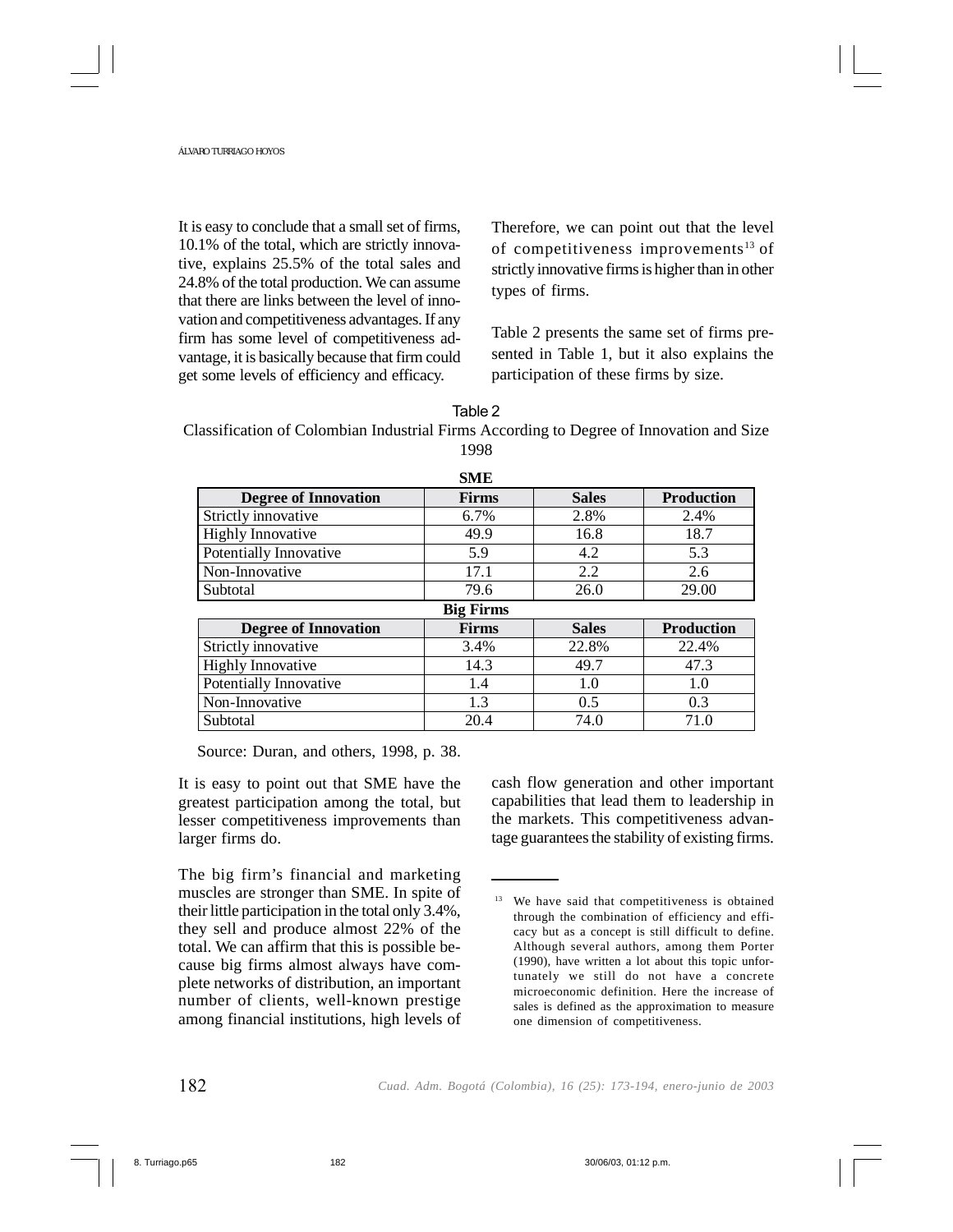## **2.2** *Size of the Firms*

In this paper, we use the Colombian definition that describes a SME as one that hires less than two hundred employees. Likewise, a large enterprise hires more than two hundred employees. As one can observe from Appendix A, this definition depends on many local factors. Table 3 presents some indicators of the economic performance of industrial firms in Colombia.

| Table 3                                                                  |  |
|--------------------------------------------------------------------------|--|
| Colombian Industrial Firms: Economic Performance 1998 (Millions of US\$) |  |

|                  | Average yearly<br>sales by firm | Average yearly<br>production by<br>firm | <b>Generation of</b><br>employment $(\% )$ |
|------------------|---------------------------------|-----------------------------------------|--------------------------------------------|
| <b>SME</b>       | US\$2,9                         | <b>US\$2,4</b>                          | 54.5%                                      |
| Big Firms        | 31,8                            | 23,8                                    | 45.5                                       |
| National Average | .6                              |                                         |                                            |

Source: DNP, 1998.

The figures presented below show that Colombia's large firms produce and sell more or less ten times more than SME Also, SME are almost half of the national

average account for production and sales. The main strength of SME is very clear: it generates more than half of all Colombian employment.

Table 4 Colombian Industrial Firms: Productivity Indexes 1998 (Colombian pesos)

|                  | Labor Productivity <sup>14</sup> | Capital Productivity <sup>15</sup> |
|------------------|----------------------------------|------------------------------------|
| <b>SME</b>       | \$57.500                         | \$487                              |
| Big Firms        | 93.402                           | 85                                 |
| National Average | 73.845                           | 130                                |

Source: DNP, 1998.

Labor Productivity measures the total amount of sales of one employee. In this category, big firms by far exceed both the national average and SME. On the other hand, SME performs better in capital productivity; almost five times more than big firms and three times more than the national average.

<sup>14</sup> This index is estimated as Total sales/Number of employees.

<sup>15</sup> This index is estimated as Total sales/Purchase of new machinery and tools.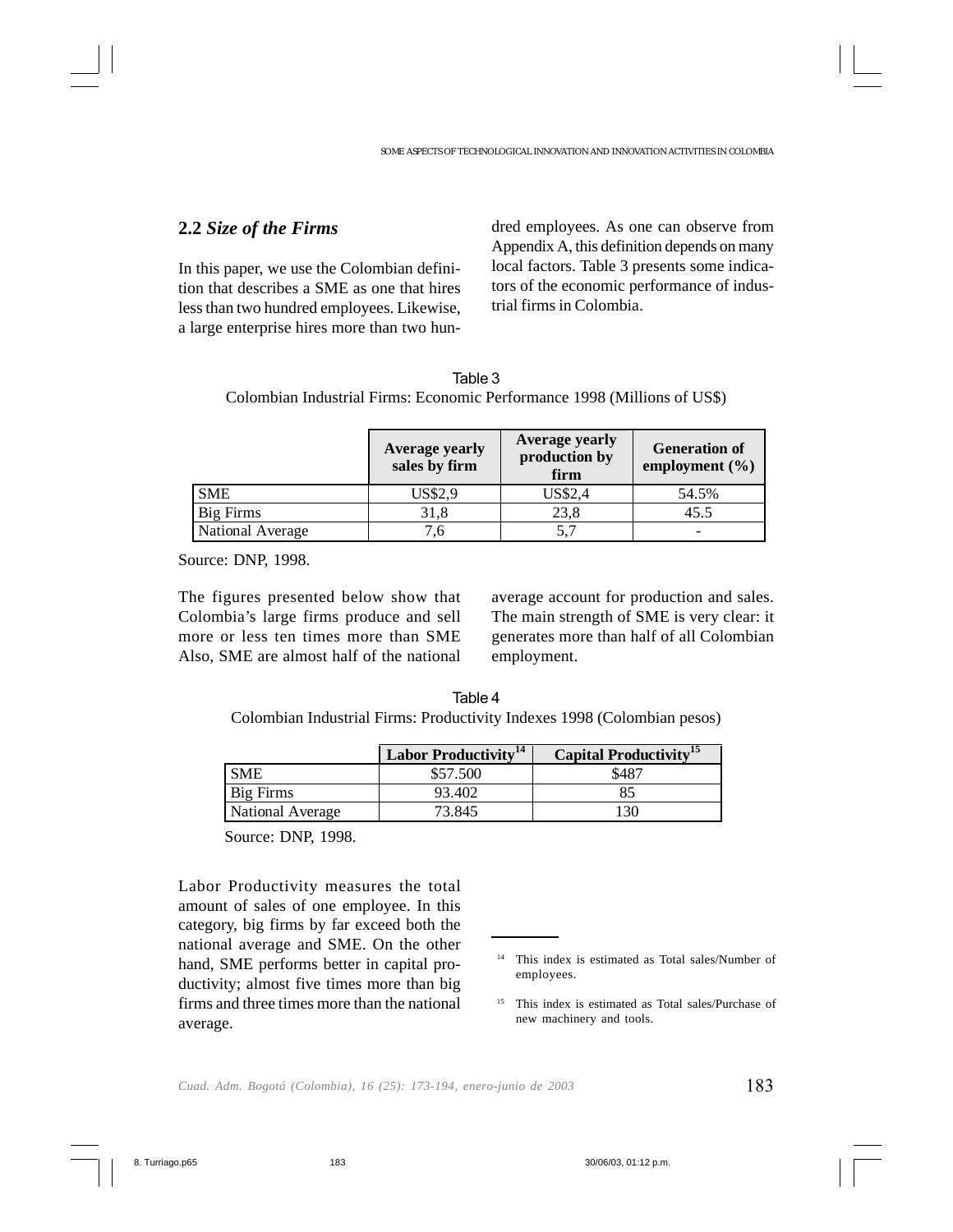|                                    | <b>National Average</b> |           |           | <b>Big Firms</b> |           | <b>SME</b> |  |
|------------------------------------|-------------------------|-----------|-----------|------------------|-----------|------------|--|
|                                    | 1997-1998               | 1998-1999 | 1997-1998 | 1998-1999        | 1997-1998 | 1998-1999  |  |
| Sales Yearly<br>Increase $(\% )$   | 12.88%                  | 8.39%     | 9.99%     | 9.74%            | 17.12%    | 6.67%      |  |
| Exports Yearly<br>Increase $(\% )$ | 28.33                   | 4.09      | 24.16     | 0.90             | 35.69     | 9.22       |  |

Table 5 An approximation at the competitiveness of Colombian Industrial Firms

Source: DNP, 1998.

An approximation to the slippery concept of competitiveness is the increase of sales and exports. Figures in Table 5 show the superior performance of SME over Large Firms. This advantage is maintained in both domestic markets and foreign markets.

# **2.3** *Innovation Activities in Colombian Industrial Firms*

We present some dimensions that help capture the scope of Colombian Industrial Firms and their links to innovation.





Source: DNP, 1998.

The high frequency of embodied technology underlines the fact that imitation is one of the strategies that Colombian firms follow. We said imitation because it is easy to deduce imitation as a derived activity of embodied technology because always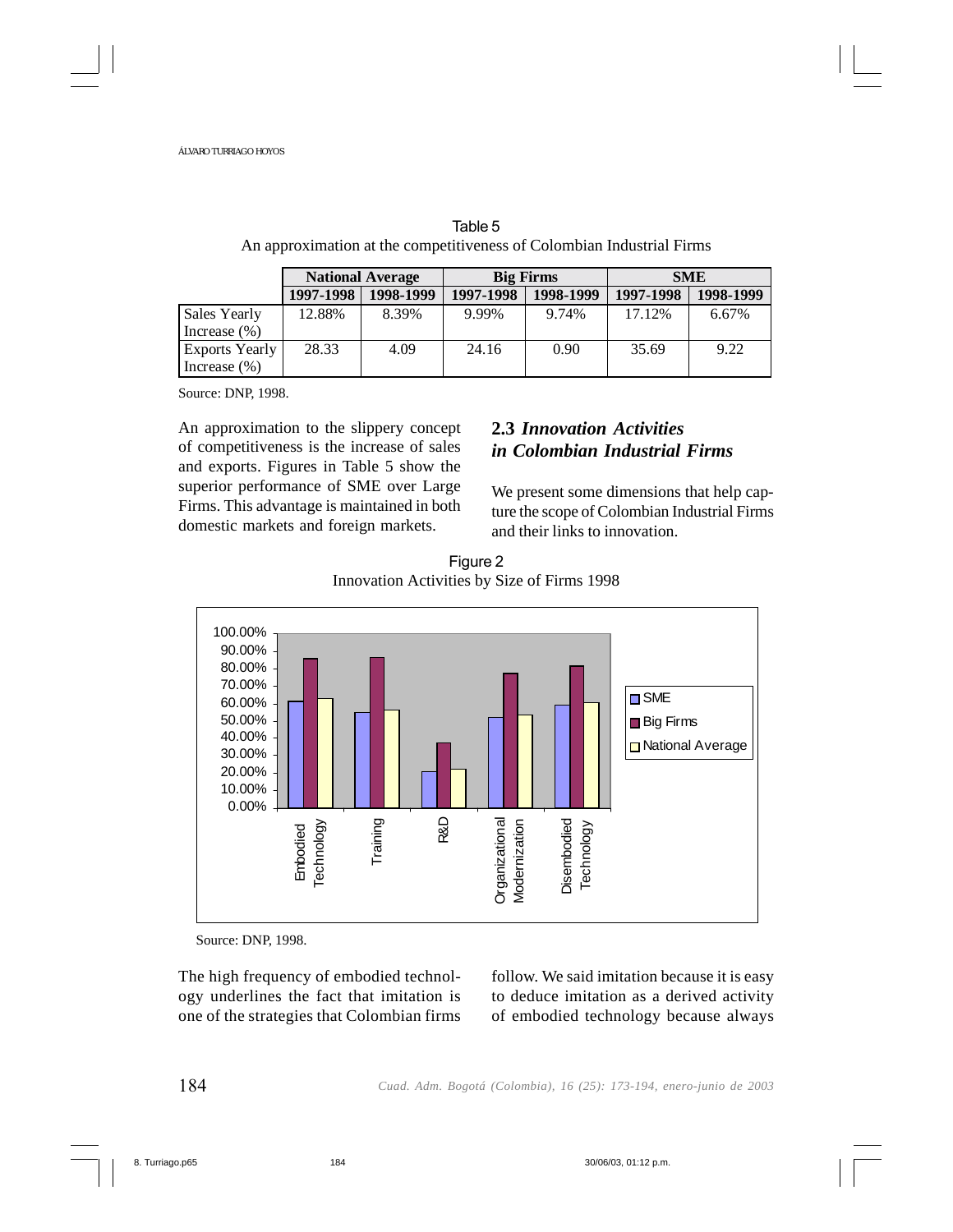when any firm buys new technology it must be adapted and new performance ways have to be implemented in the new environment.

Big firms have the highest ranking in innovation activities. Alternatively, low R&D —in SME, big and national average— points to the low level of local scientific production.



Figure 3 Classification according degree of innovation and size 1998

The high participation of SME as highly innovative leads us to presume that the main lack of these firms is the participation in foreign markets. This is because one of the

conditions required for any firm to be strictly innovative is that its products must be sold in foreign markets.

| Table 6                                              |  |
|------------------------------------------------------|--|
| Colombian Industrial Firms: Kind of Innovations 1998 |  |

|                  | <b>Product</b><br><b>Innovation</b> | <b>Process</b><br><b>Innovation</b> |
|------------------|-------------------------------------|-------------------------------------|
| <b>SME</b>       | 43.3%                               | 69.1%                               |
| Big Firms        | 63.4                                | 84.                                 |
| National Average |                                     |                                     |

Source: DNP, 1998.

Source: DNP, 1998.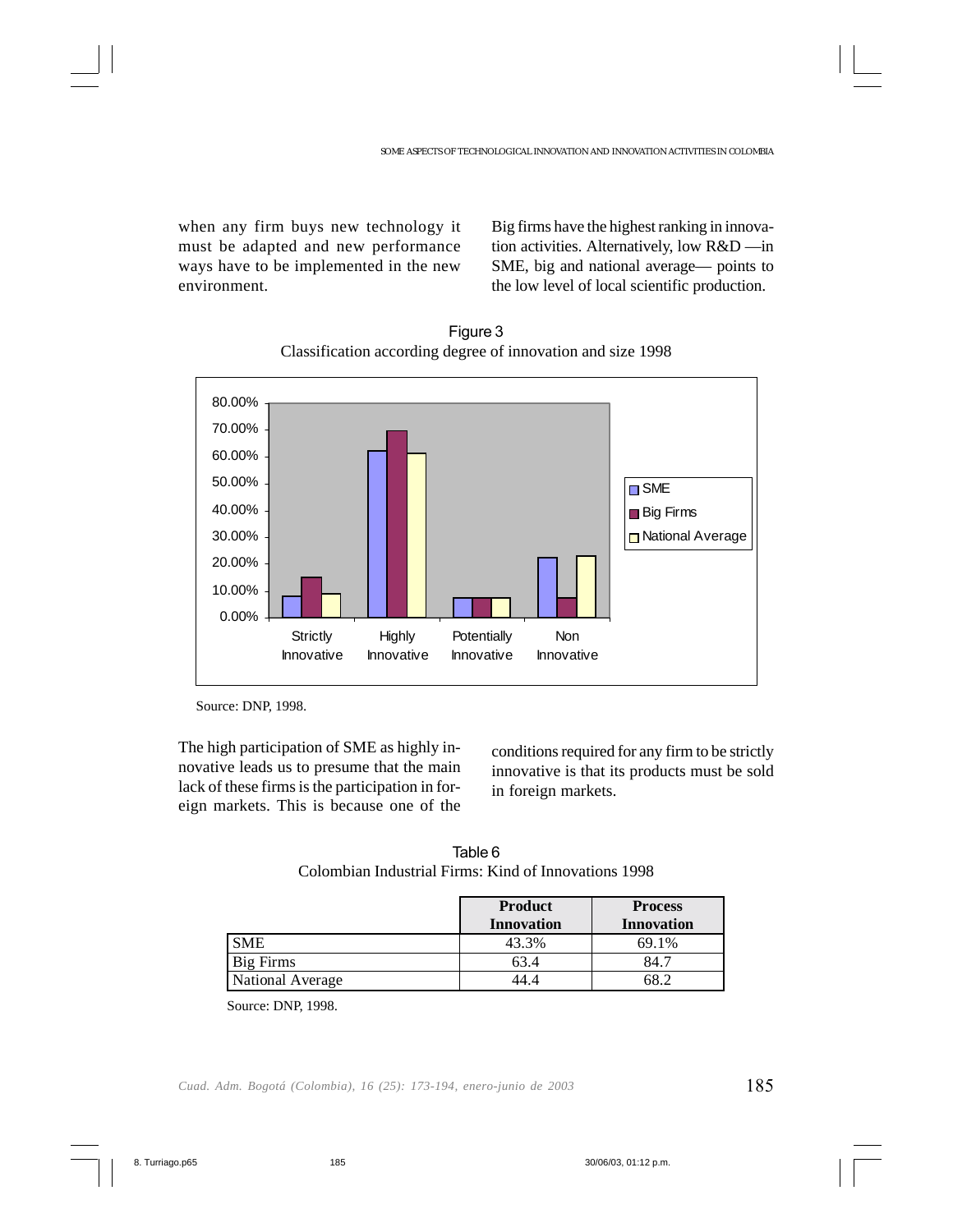In all the cases considered, process innovation exceeds the level of product innovation. Therefore, we can deduce that activities related to training, management and disembodied technologies matter more in the daily innovation activities of Colombian industrial firms.

| Table 7                                                                     |
|-----------------------------------------------------------------------------|
| Colombian Industrial Firms: Destination of Sales of Product Innovation 1998 |

|                  | <b>Domestic</b><br><b>Markets</b> | <b>International</b><br><b>Markets</b> |
|------------------|-----------------------------------|----------------------------------------|
| <b>SME</b>       | 3.3%                              | 18.9%                                  |
| <b>Big Firms</b> |                                   | 37.8                                   |
| National Average | 3.8                               | 20 S                                   |

Source: DNP, 1998.

Obviously, big firms have better infrastructure to export their innovated products. This condition gives them a strong competitive advantage to overcome challenges in their own countries, provides them with cash flow

in strong foreign currencies (basically, US Dollars) and offers them a prosperous future. SME must invest more funds to improve their international capacity to begin exporting.



Figure 4



Source: DNP, 1998.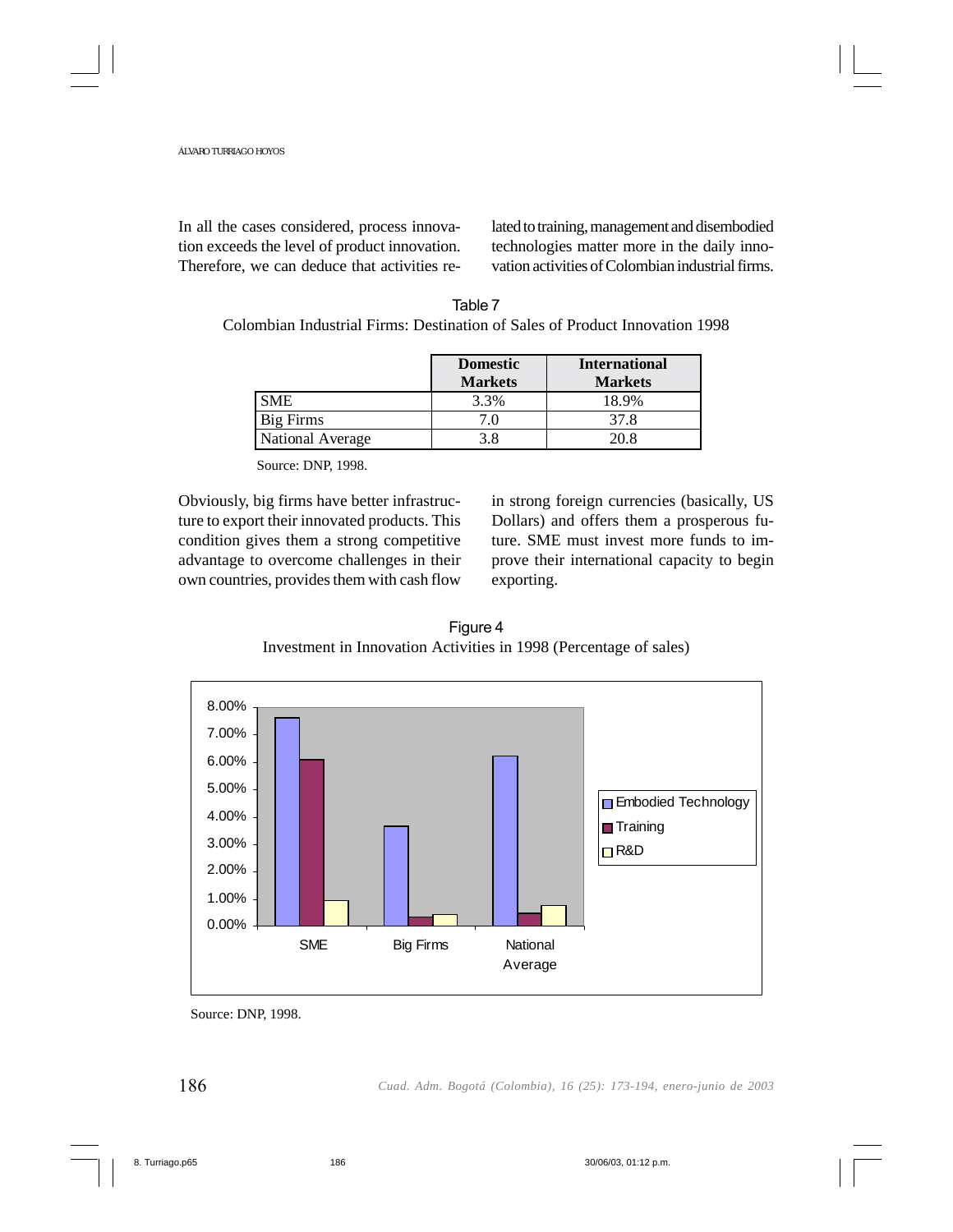An immediate observation is that the levels of investment of innovation activities, as a percentage of sales, are extremely low. Among developed countries, this participation is at least 10% of the total sales. In the case considered the smaller the size of a firm the higher the amount of investment in innovation activities. These figures reinforce one of the hypotheses of *The Bogotá Manual*: the remarkable activity of incremental innovations in developing countries. Incremental innovations almost always express a strategy of incremental improvement leading to imitation strategies. The imitation activity of embodied technologies highly exceeds the other two, R&D and training. The low level of R&D expresses the poor generation of domestic technological knowledge and a poor level of creativity. Training is an expression of the technological learning of people. Accordingly, the low level of investment in training, especially in big firms, poses a threat to their future.





Source: DNP, 1998.

Frequencies in both SME and big firms are almost the same. Obstacles related to training people are relevant. What the numbers indicate is that investment in training is what most Colombian firms want.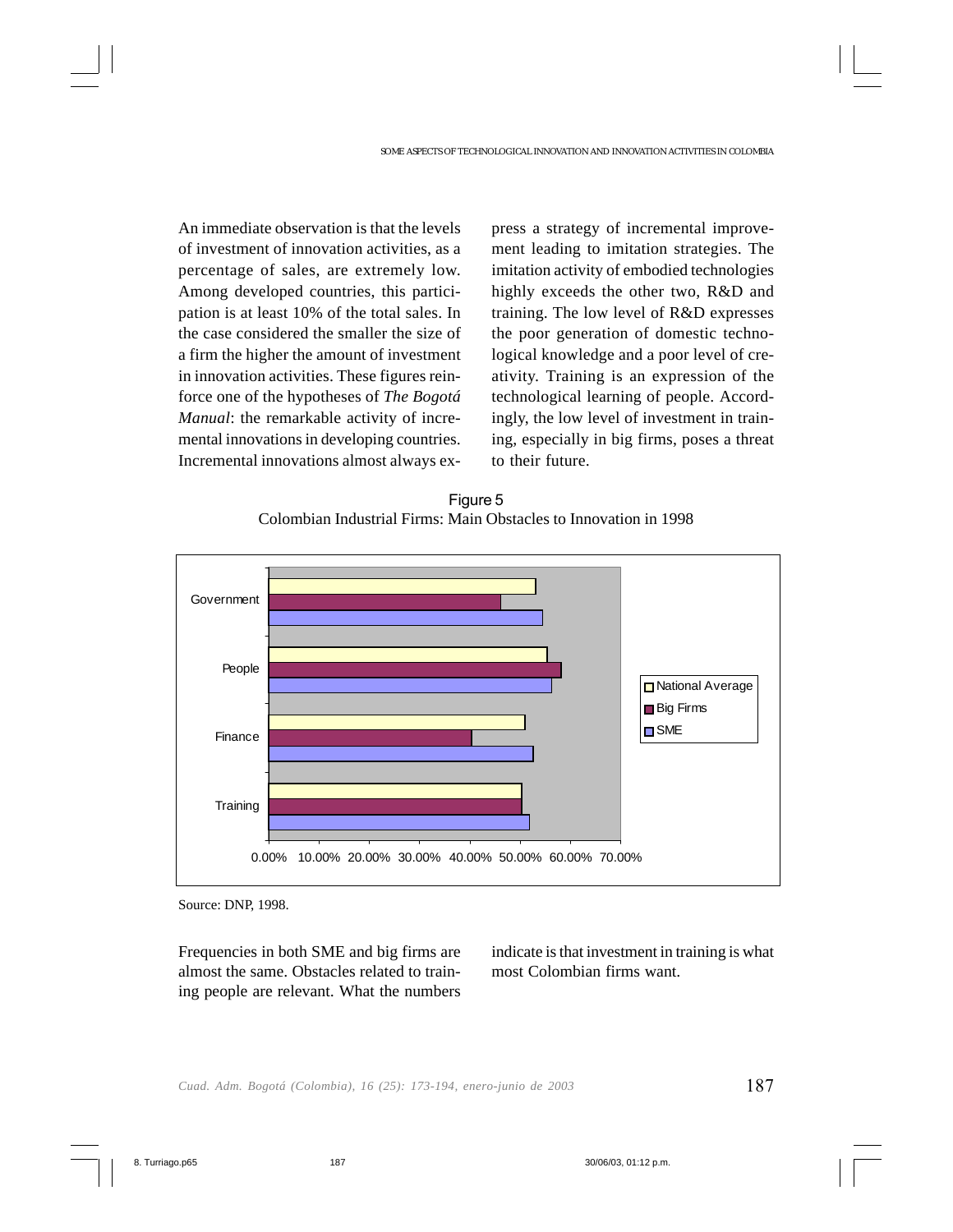### **3. Some International Comparisons**

|           | <b>Yearly Average</b><br><b>Sales by Firm</b> | <b>Yearly Average</b><br><b>Export by Firm</b> |
|-----------|-----------------------------------------------|------------------------------------------------|
| Argentina | US\$31,0                                      | US\$5,6                                        |
| Chile     | 4.5                                           |                                                |
| Colombia  | 8.7                                           |                                                |
| Venezuela | 10.5                                          |                                                |

Table 8 Economic Performance Millions of US\$ 1995

Source: DNP-Colciencias, 1996, Bogotá.

Argentinean firms were by far the highest. Therefore, we can deduce that they had a clear openness to international trade due to their amount of exports.

Table 9 Economics Performance: Share by Size Millions in US\$ 1995

|                                | <b>Argentina</b> | <b>Chile</b> | Colombia | Venezuela |
|--------------------------------|------------------|--------------|----------|-----------|
| <b>Big Firms</b>               |                  |              |          |           |
| Yearly average sales by firm   | <b>US\$86,8</b>  | US\$40,2     | US\$36,4 | US\$34,5  |
| Yearly average exports by firm | 17.0             | 5.2          | 4.0      | 6.2       |
| <b>SME</b>                     |                  |              |          |           |
| Yearly average sales by firm   | 13.3             | 6,2          | 3.6      | 4,4       |
| Yearly average exports by firm | 3.3              | 0.6          | 0.5      | 0.3       |

Source: Observatorio Colombiano de Ciencia y Tecnología (OCYT), 2002.

Big firms are, on average, six times larger than SME. In addition, big firms show more openness to international markets. Argentinean firms were in all cases the largest, almost twice the size of firms in the other countries analyzed (See Katz, 2000, 1998, 1997, and 1976).

In both SME and big firms, organizational modernization is the innovation activity that records the highest frequencies. Embodied technologies rank as the second innovation activity level. The levels of R&D in all cases, with the exception of Argentina's largest firms, are poor. These conditions confirm the general trend, which we have found before, in this set of Latin American firms analyzed: low levels of domestic scientific production and a remarkable interest in training and the imitation of soft technologies, at first, and then adoption of hard technologies.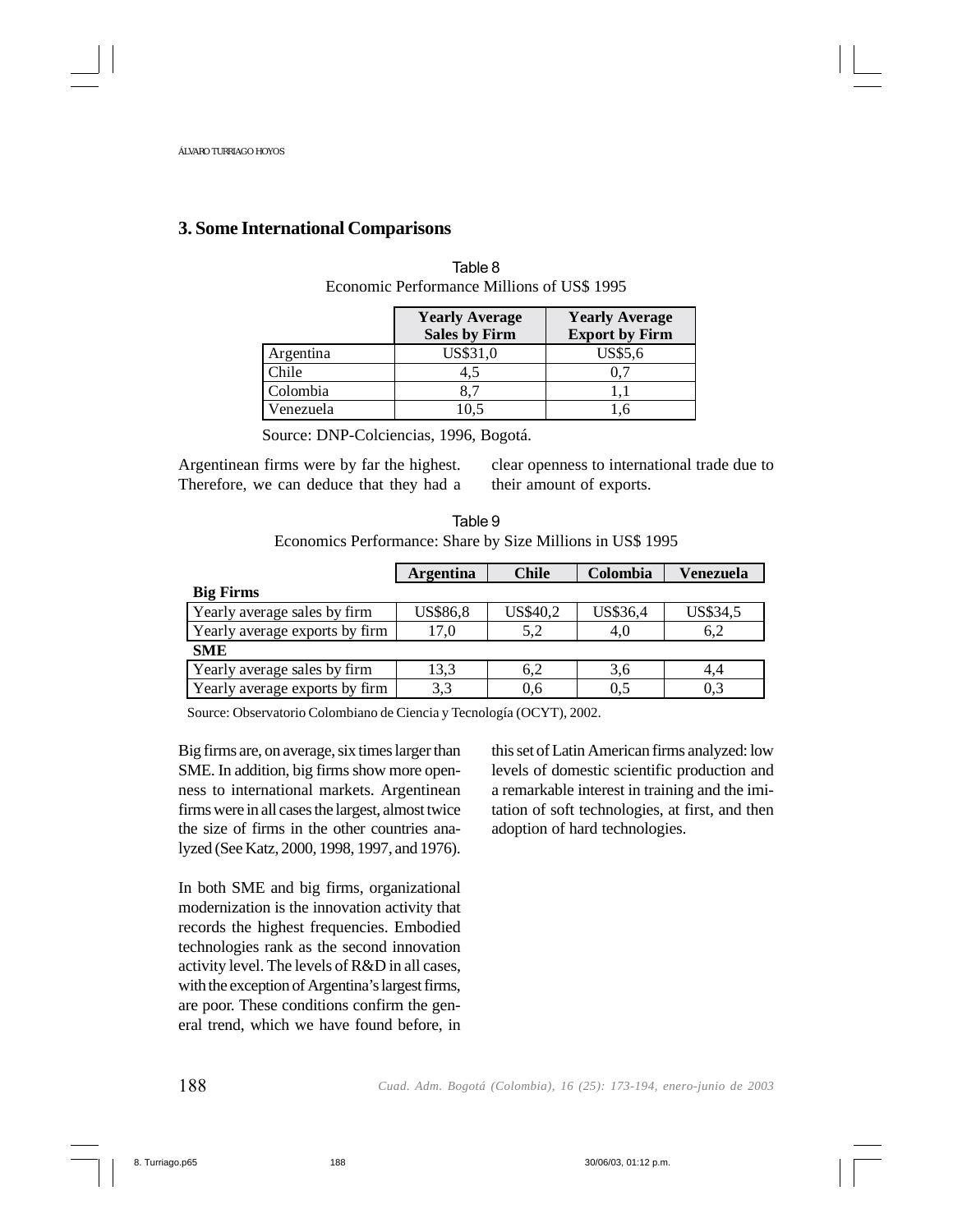SOME ASPECTS OF TECHNOLOGICAL INNOVATION AND INNOVATION ACTIVITIES IN COLOMBIA



Figure 6 Innovation Activities: Share by Size and Country Big Firms 1998

Source: Observatorio Colombiano de Ciencia y Tecnología (OCYT), 2002.

Figure 7 Innovation Activities: Share by Size and Country SME 1998



Source: Observatorio Colombiano de Ciencia y Tecnología (OCYT), 2002.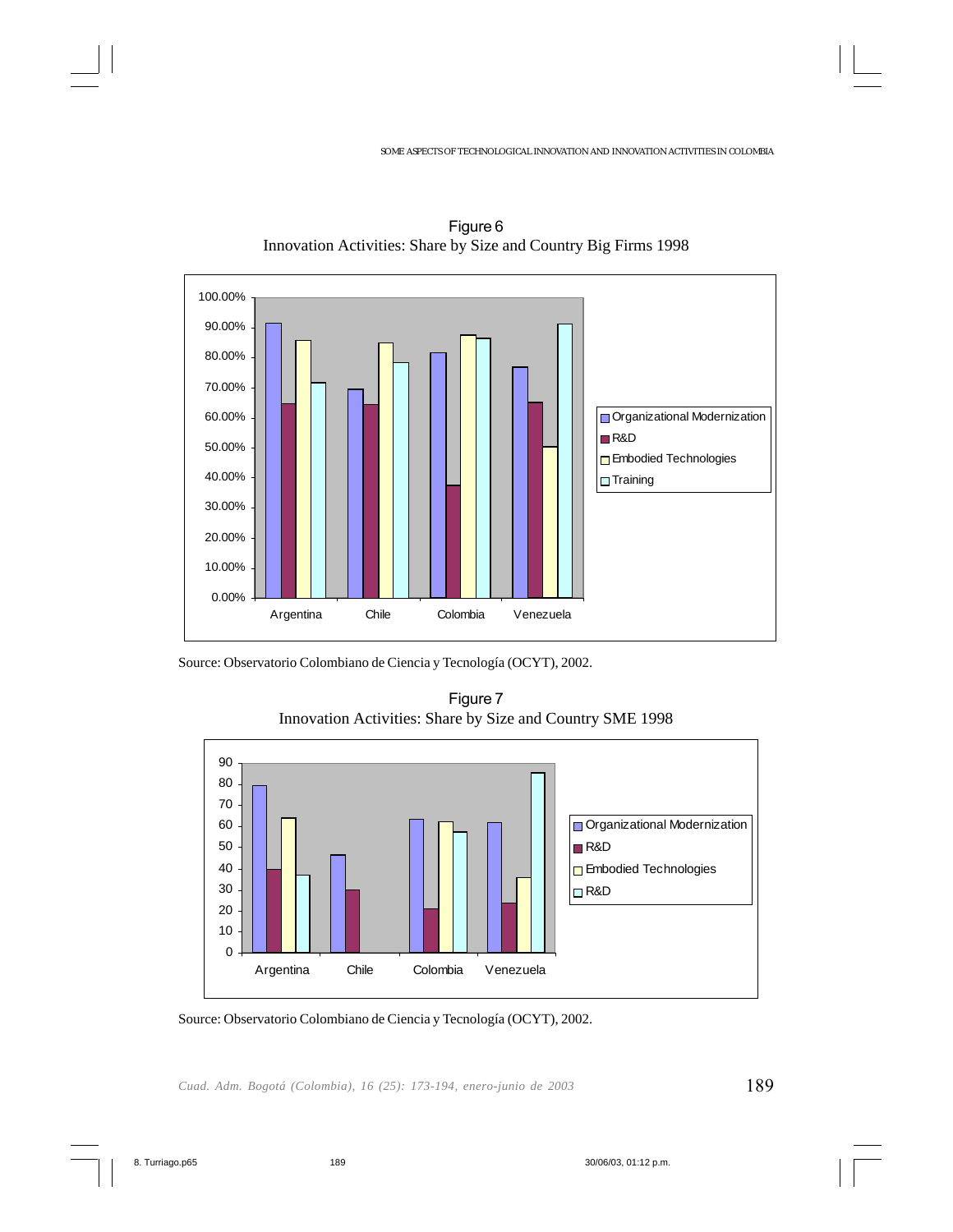|                  | <b>Argentina</b> | <b>Chile</b> | Colombia | <b>Venezuela</b> |
|------------------|------------------|--------------|----------|------------------|
| <b>Big Firms</b> |                  |              |          |                  |
| People           |                  |              |          |                  |
| Finance          |                  |              |          |                  |
| Government       |                  |              |          |                  |
| <b>SME</b>       |                  |              |          |                  |
| People           |                  |              |          |                  |
| Finance          |                  |              |          |                  |
| Government       |                  |              |          |                  |

| Table 10                                         |
|--------------------------------------------------|
| Main Obstacles to Innovation: Share by Size 1998 |

Source: Observatorio Colombiano de Ciencia y Tecnología (OCYT), 2002.

People<sup>16</sup> are the main obstacle to innovation identified by this set of industrial firms. Finance, as the second ranked obstacle points to the absence of a risk market promoted by governments or private foundations in these economies. Neither large nor small firms considered the role of government as a lagging force against innovation (See Katz, 2000, 1998, 1997, and 1976).

# **Conclusions**

- Colombian industrial firms showed a poor technological trend both in purchasing strong technologies and in domestic generation expressed in low levels of R&D.
- The poor domestic trend of generation of technical knowledge must be avoided by Colombian industry in order to face

the demanding conditions international markets are requesting. It is one of the main challenges the Colombian industrial establishment must overcome.

- Strengthening SME's marketing techniques would help them improve performance in foreign markets. Big firms seem to be more aware of this current reality.
- Imitation had been the innovation management activity prevalent in Colombian firms during the period of analysis. It could be a sound idea to better study Japanese policy, which improves this strategy, and to try to apply some of their ideas in the environment. Probably the challenge could be 'kaizening', the Japanese management strategy of imitation and adapting it to the Colombian industrial environment.

The contents presented before, both in figures and tables, could help us identify some strengthens and weaknesses of the set of firms analyzed. A summary of this strategic analysis is presented in Table 11.

<sup>16</sup> This refers to lack of good disposition to work well, lack of entrepreneurship, lack of leadership, lack of creativity.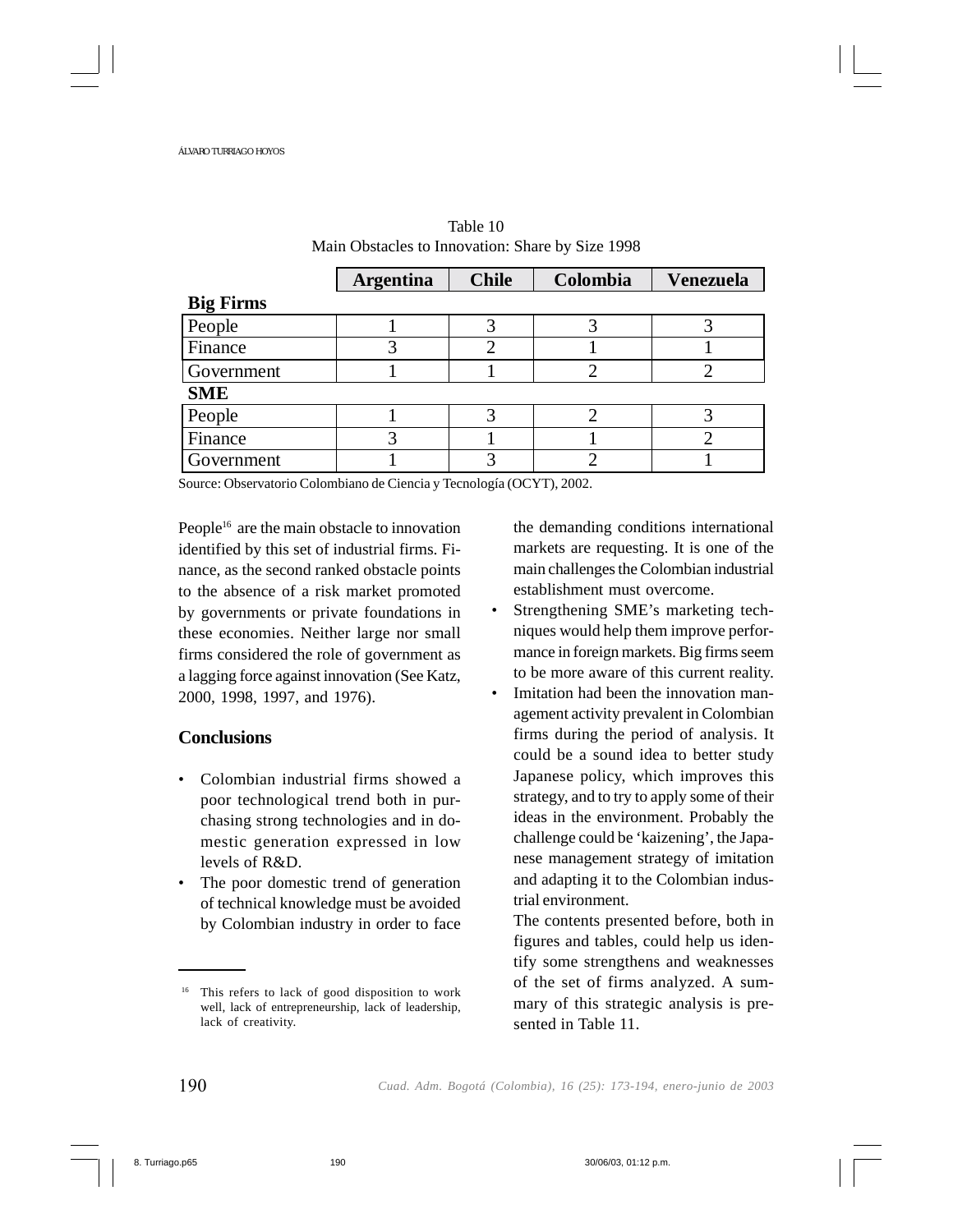|                    | <b>Strengthens</b>                                                                                                                                                                                                                                   | Weaknesses                                                                                                                   |  |  |
|--------------------|------------------------------------------------------------------------------------------------------------------------------------------------------------------------------------------------------------------------------------------------------|------------------------------------------------------------------------------------------------------------------------------|--|--|
| <b>SME</b>         | Openness to foreign<br>markets<br>High level of training<br>$\bullet$<br>investment<br>Generation of employment<br>$\bullet$<br>Competitive improvements<br>in foreign and domestic<br>markets<br>High level of capital<br>$\bullet$<br>productivity | Low labor productivity<br>Lack of appropriate people<br>٠<br>both in management and in<br>labor<br>Low level of capital flow |  |  |
| <b>Large Firms</b> | Openness to foreign<br>markets<br>High level of capital<br>productivity                                                                                                                                                                              | Low level of training<br>Lack of appropriate human<br>$\bullet$<br>resources both in<br>management and in labor              |  |  |

| Table 11                                                               |
|------------------------------------------------------------------------|
| Strategic Matrix of Colombian Industrial Firms: Technological Approach |

Source: Own elaboration.

- Before the dramatic foreing debt crisis, Argentina had outstanding strengths, which were evident in both large firms and SMEs, in innovation activities and in openness to international trade. Unfortunately, we do not yet have figures for Brazil. They would help us better understand Argentina's strengths in relation to its largest competitor and commercial partner.
- Venezuela and Colombia looked as medium technological economies with weaknesses both in openness to international markets and technical domestic knowl-

edge generation. Both countries have a significant gap to fill in generation and the adaptation of their own technological knowledge.

• We could not expect the high development of product innovation in developing economies. These countries lack a strong technological basis to promote technical change. On the other hand, they could improve many changes in processing soft technologies, which are easier and cheaper to apply than hard technologies. Imitation is the innovation management activity that will prevail in these firms.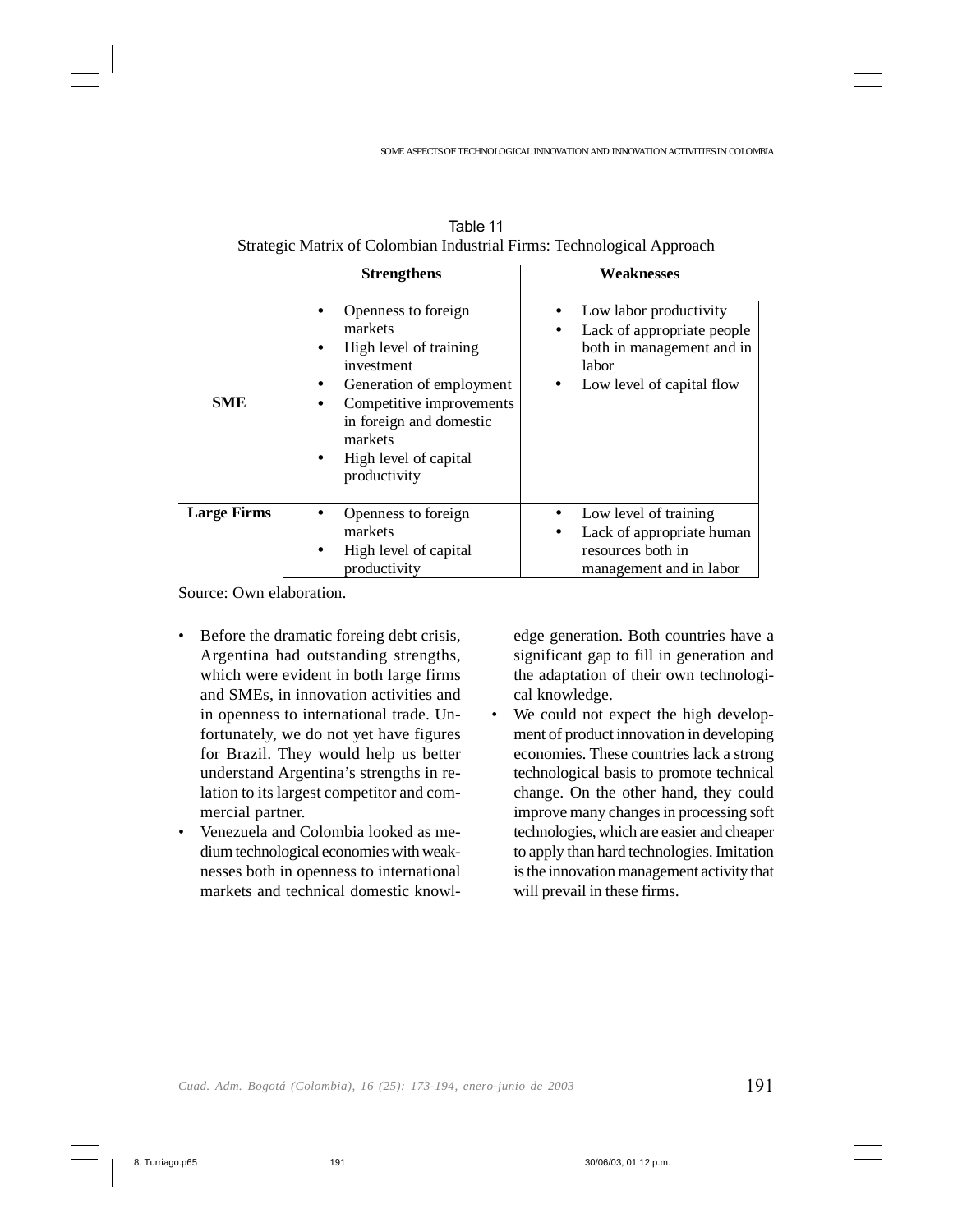# **Appendix A Definition of the Manufacturing SME in Selected Countries**

| Country/<br><b>Region</b> | Number of<br><b>Employees</b>                                                 | <b>Other Conditions If</b><br>Any                                                          | <b>Basis for Definition</b>                                                       |
|---------------------------|-------------------------------------------------------------------------------|--------------------------------------------------------------------------------------------|-----------------------------------------------------------------------------------|
| Australia                 | Less than 500 (small:<br>up to 100)                                           |                                                                                            | Australian Bureau of<br><b>Statistics</b>                                         |
| <b>Brazil</b>             | Less than 500 (small:<br>less than 100)                                       |                                                                                            | Foundation of the<br>Brazilian Institute of<br>Geography and Statistics<br>(BRGE) |
|                           | Less than 500 (micro:<br>less than 100)                                       |                                                                                            | <b>SEBRAE</b>                                                                     |
| Argentina                 | Up to $300$                                                                   | Annual Sales: up to<br>US\$18 million<br>Productive Assets:<br>up to US\$10 million        | Ministerio de Economía<br>Resolution                                              |
| Chile                     | Less than 200 (micro:<br>less than 10)                                        | Annual Sales: up to<br>50,000 UF (about<br>US\$1.6 million)<br>micro: less than<br>2,400UF | <b>General Definition</b><br>(No standard definition)                             |
| Mercosur                  | Up to $300$                                                                   | Annual Sales: up to<br>US\$10 million                                                      | Agreed among member<br>countries                                                  |
| Mexico                    | Up to 250 (micro: less<br>than $15$ )                                         | Annual Sales: subject<br>to the classification of<br>micro, small and<br>medium            | Government circular                                                               |
| Korea                     | Up to $300$                                                                   |                                                                                            | Small and Medium<br><b>Industry Promotion</b><br>Corporation                      |
| Italy                     | Up to 500 $\overline{\text{(small: }11}$ -<br>50, artigiano: less than<br>10) | Capital: less than Lire<br>3 billion                                                       | Government Law                                                                    |
| Japan                     | Up to $300$                                                                   | Capital: up to ¥100<br>million                                                             | Small and Medium<br><b>Enterprises Basic Law</b>                                  |
| U.S.A.                    | Up to $500$                                                                   |                                                                                            | <b>U.S. Small Business</b><br>Administration                                      |

Source: Miller, Esselar & Associates, 2002.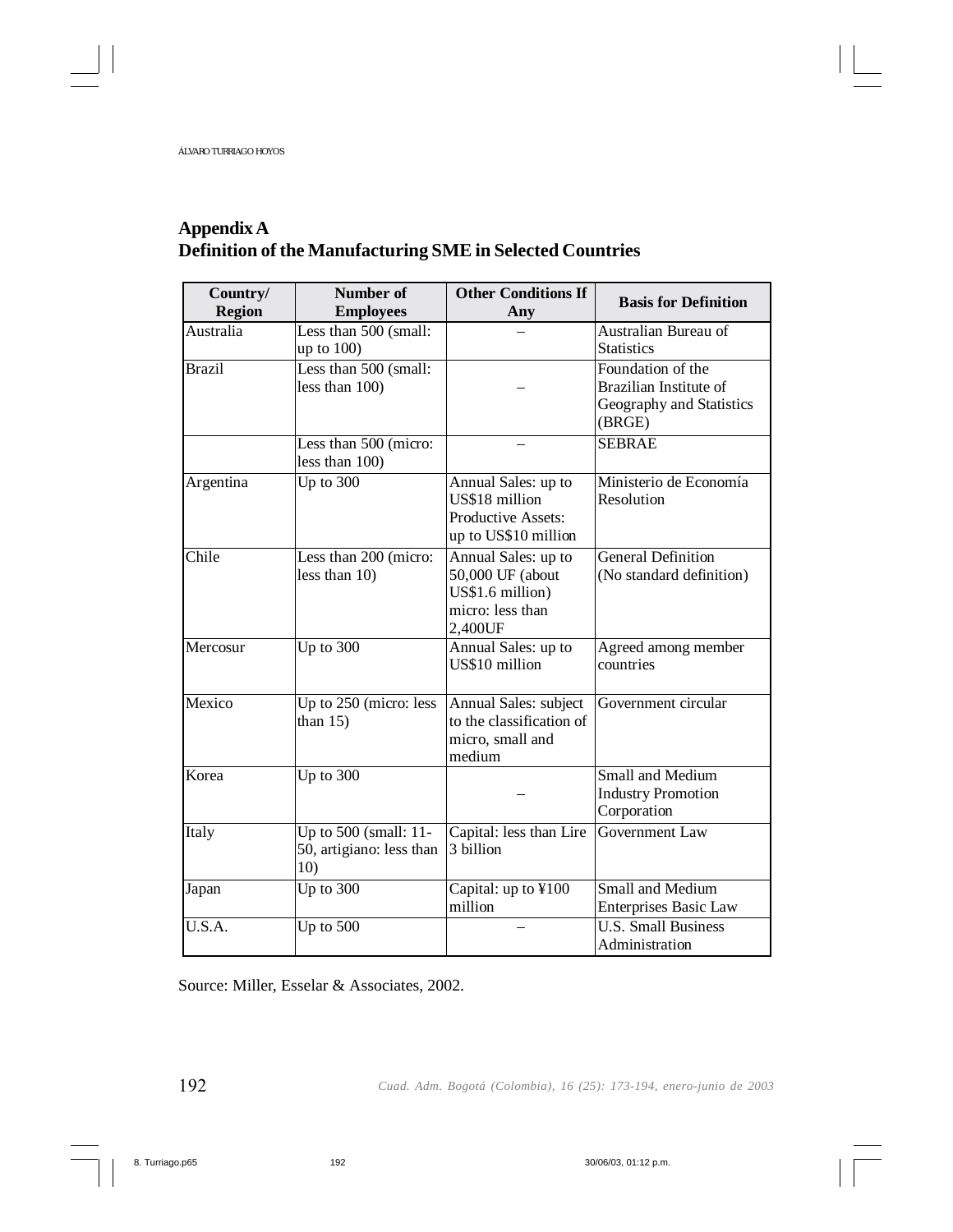### **Bibliographical References**

- Arthur, W. B., 1994. *Increasing Returns and Path Dependence in the Economy*, Ann Arbor, The University of Michigan Press.
- Departamento Nacional de Planeación (DNP)- Colciencias, 1996. *Encuesta sobre desarrollo tecnológico en el establecimiento nacional colombiano. 1998-1996*, Bogotá.
- Drucker, P., 1986. *La innovación y el empresariado innovador*, Buenos Aires, Sudamericana.

\_\_\_\_\_\_\_\_, 2000. *Los retos de la gerencia del siglo XXI*, Bogotá, Legis.

- Duran, J., and others, 1998. *La innovación tecnológica en Colombia. Características por tamaño y tipo de compañía*, Bogotá, Departamento Nacional de Planeación.
- Jaramillo, H.; Lugones, G.; Salazar, M., 2000. *Normalización de indicadores de innovación tecnológica en América Latina y el Caribe*. *Manual de Bogotá*, Bogotá, OEA.
	- \_\_\_\_\_\_\_\_, 2001. *Standardization of Indicators of Technological Innovation in Latin American and Caribbean Countries*, Bogotá, Manual RYCYT/ OAS/ CYTED/Colciencias/OCYT.
- Katz, J., 2000, "The Dynamics of Technological Learning during the Import-Substitution Period and Recent Structural Changes in the Industrial Sector of Argentina, Brazil, and Mexico", in: Kim, Linsu, and Nelson, Richard R (editors). *Technology, Learning & Innovation. Experiences of Newly Industrializing Economies*, Cambridge: Cambridge University Press.

\_\_\_\_\_\_\_\_, 1998. "Aprendizaje tecnológico ayer y hoy", in: *Revista de la CEPAL*, diciembre, n. 63, p. 81-91.

- \_\_\_\_\_\_\_\_, 1997. "Falla del mercado y política tecnológica", in: *Revista de la CEPAL,* n. extraordinario, p. 63-75.
- \_\_\_\_\_\_\_\_, 1976. *Importación de tecnología, aprendizaje e industrialización dependiente*, México, Fondo de Cultura Económica.
- Kline, S., 1985. "Innovation is not a Linear Process", in: *Research Management,* July-August, v. XXVIII, n. 4, p. 36-45.
- \_\_\_\_\_\_\_\_; Rosenberg, N., 1986. "An Overview of Innovation", in: *The Positive Sum Strategy*, Washington, National Academy Press.
- Lundvall, B-Å., 1995a. *National Systems of Innovations: Towards a Theory of Innovation and Interactive Learning*, London, Pinter.
- \_\_\_\_\_\_\_\_, 1995b. *Users-Producer Relationships, National Systems of Innovation and Internationalization,* London, Pinter.
- Miller, Esselar & Associates, 2002. http:// www.milles.co.za/index.htm, SMME Presentation.
- Nelson, R.; Winter, S., 1982. *An Evolutionary Theory of Economic Change*, Boston, Kluwer Aceademic Publishers.
- OECD, 1992, *OECD Proposed Guidelines for Collecting and Interpreting Technological Innovation Data*, Paris, OSLO MANUAL.
- Porter, M, 1990. *La ventaja competitiva de las naciones*, Barcelona, Plaza y Janés.